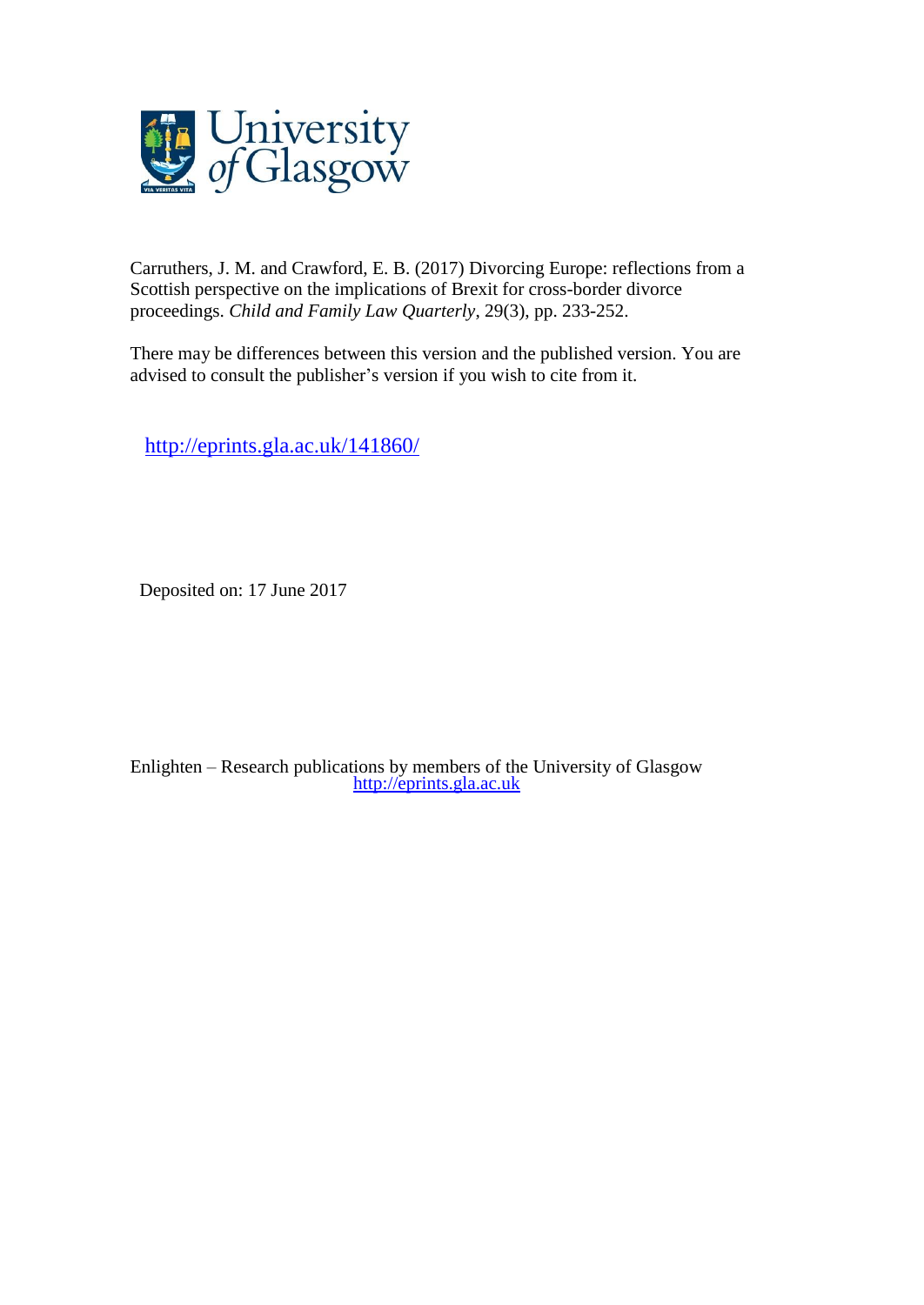# **DIVORCING EUROPE: REFLECTIONS FROM A SCOTTISH PERSPECTIVE ON THE IMPLICATIONS OF BREXIT FOR CROSS-BORDER DIVORCE PROCEEDINGS**

**Janeen M Carruthers and Elizabeth B Crawford** 

# **ABSTRACT:**

This article addresses, from a Scottish viewpoint, the implications of Brexit for cross-border divorce proceedings. It sets out the background to Brexit, and outlines the import of the Repeal Bill for private international law rules concerning matrimonial proceedings. The current constitutional position within the United Kingdom with regard to private international law is explored, and the existing law on cross-border divorce, as it applies to the different types of divorce proceedings which present in British courts, explained. The mapping of existing rules serves as an introduction to the main purpose of the article, which is to speculate and advise on post-Brexit regulation of cross-border matrimonial proceedings. To this end, the authors present a fictional dialogue which discusses the effect of converting Brussels II *bis* into UK law as part of the transfer of the *acquis communitaire*, and debates the respective merits, for the longer term, of the UK Government's seeking to negotiate with the EU an agreement on private international law matters guaranteeing reciprocity, or of refining existing private international law rules contained in the Domicile and Matrimonial Proceedings Act 1973 and the Family Law Act 1986, so as to cater for 'EU divorces' in the same way as 'non-EU', international divorces.

**KEY WORDS:** Brexit, cross-border divorce, Great Repeal Bill, Repeal Bill, private international law, Brussels II *bis*, Domicile and Matrimonial Proceedings Act 1973, Family Law Act 1986.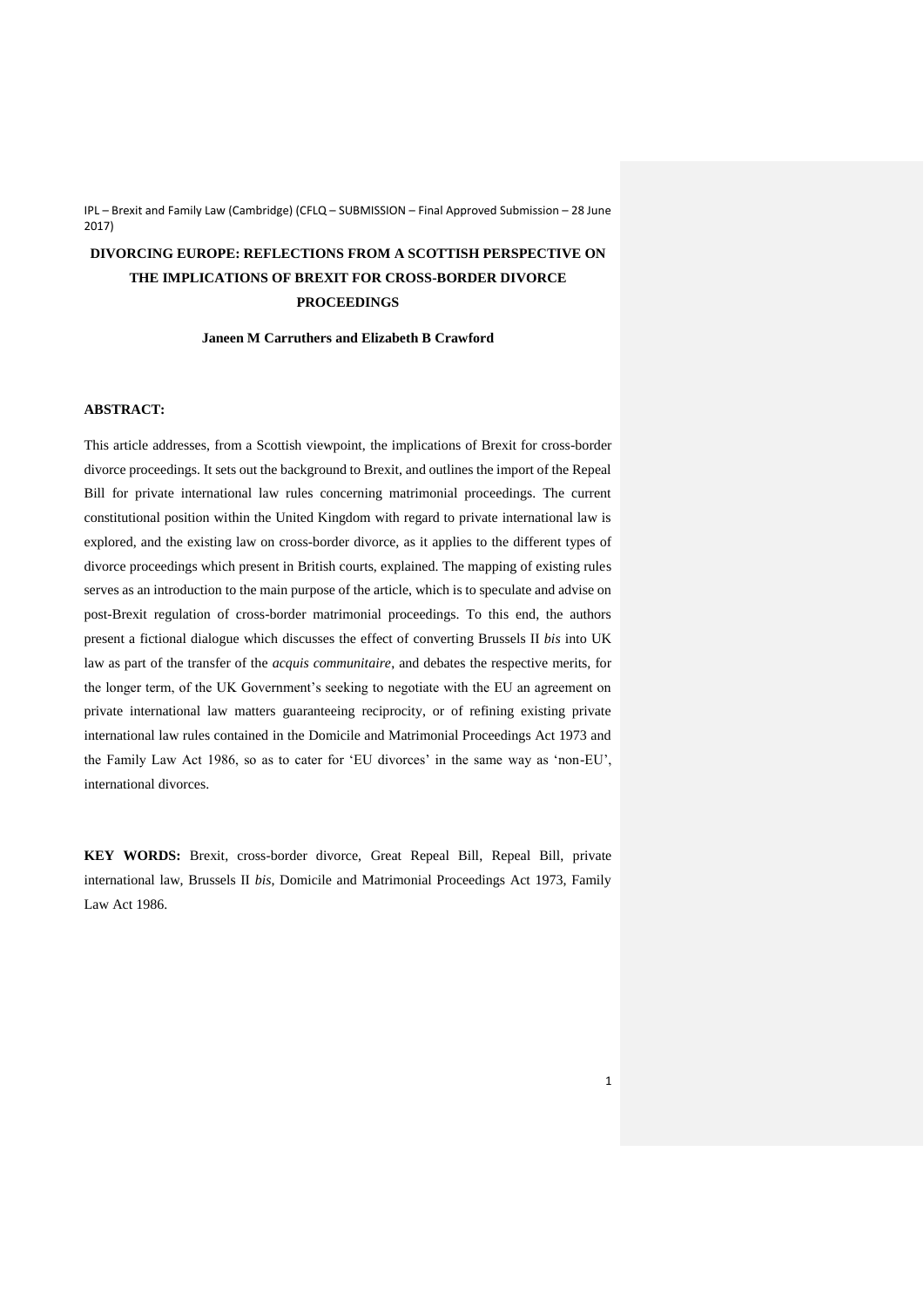# **DIVORCING EUROPE: REFLECTIONS FROM A SCOTTISH PERSPECTIVE ON THE IMPLICATIONS OF BREXIT FOR CROSS-BORDER DIVORCE PROCEEDINGSǂ**

## **Janeen M Carruthers\* and Elizabeth B Crawford\*\***

#### **Introduction**

The title 'divorcing Europe' has two meanings. It refers, on one interpretation, to the mechanics of cross-border divorce issues, but clearly, in another sense, encompasses the larger situation concerning the political, legal and economic implications of the United Kingdom's divorce from the European Union, in which, it must be remembered, the UK is the petitioner. The European Union did not initiate divorce proceedings, nor even anticipate them, despite the fact that the UK, in the context of the process of the Europeanisation of private international law, became known for seeking, and receiving, special treatment; the marriage was not without its trouble.

In examining the subject of cross-border divorce, this article is concerned solely with the status aspects of matrimonial causes, principally matters of jurisdiction and recognition of decrees of divorce, annulment and judicial separation. It does not address issues of the validity of a marriage, nor financial provision on divorce, or property and maintenance consequences.

Since 2001 there has been in place among Member States of the European Union, by virtue of Regulation 1347/2000 on jurisdiction and recognition and enforcement of judgments in matrimonial matters and in matters of parental responsibility for children of both spouses (colloquially known as 'Brussels II'),<sup>1</sup> a system of allocation of jurisdiction and decree recognition in matrimonial matters. Brussels II was succeeded rapidly by Council Regulation 2201/2003 concerning jurisdiction and the recognition and enforcement of judgments in matrimonial matters and matters of parental responsibility ('Brussels II *bis*'),<sup>2</sup> which came into

ǂ This article derives from a paper which the authors were invited to deliver at 'Brexit and Family Law', a joint conference of *Cambridge Family Law* and the *Child & Family Law Quarterly*, at Trinity College, Cambridge in March 2017. The authors were asked to comment from a Scottish viewpoint, and the resultant speech and this article adopt that perspective. The article does not address specialties pertaining to Northern Ireland or Wales.

<sup>\*</sup> Professor of Private Law, University of Glasgow

<sup>\*\*</sup> Professor Emeritus of International Private Law and Honorary Research Fellow, University of Glasgow <sup>1</sup> OJ [2000] L160/19.

<sup>&</sup>lt;sup>2</sup> Council Regulation (EC) No.2201/2003 concerning jurisdiction and the recognition and enforcement of judgments in matrimonial matters and matters of parental responsibility, repealing Regulation (EC) No.1347/2000 (variously known as BIIa, and BII revised, but referred to hereinafter as 'Brussels II *bis*').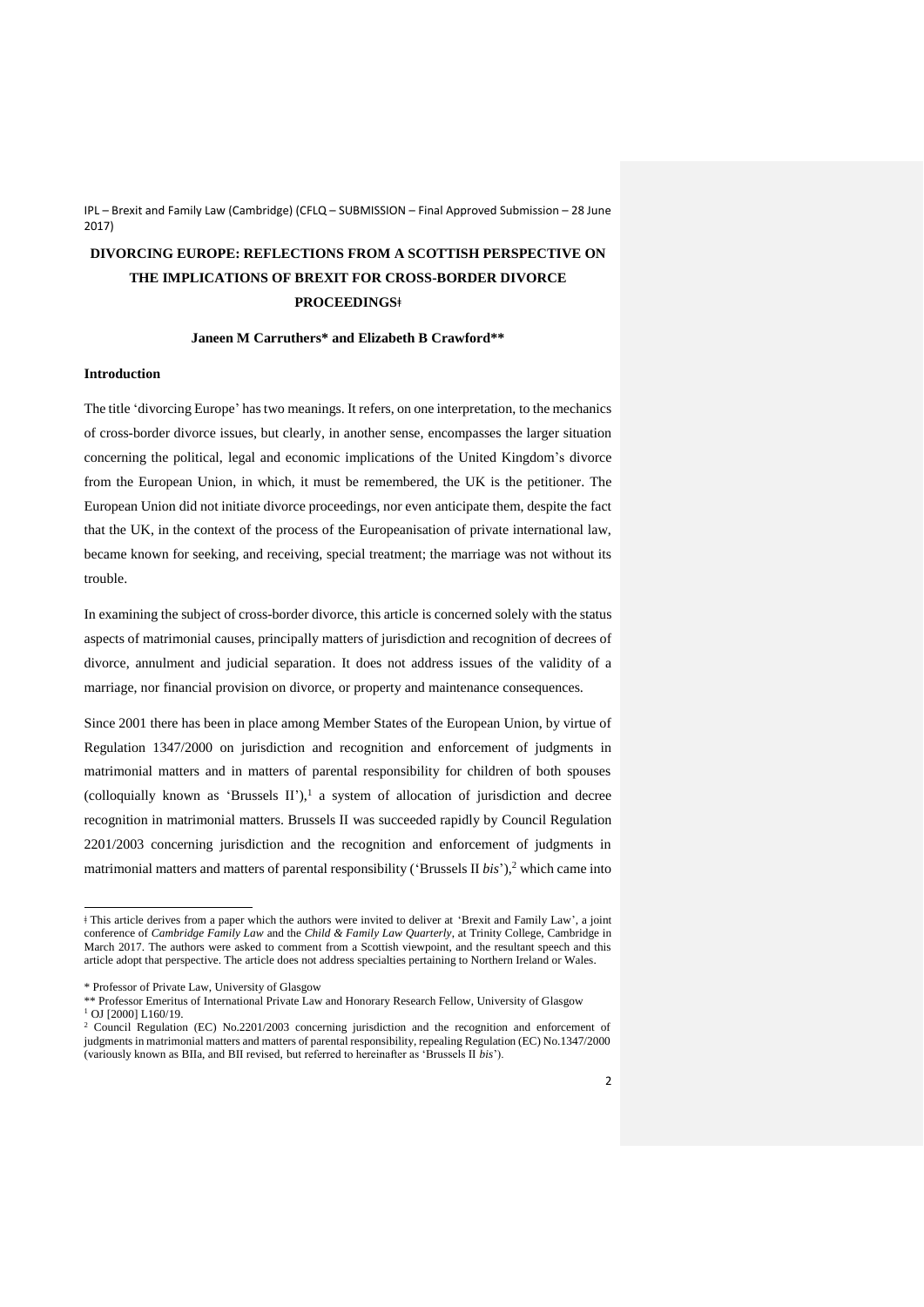force on 1 March 2005. Brussels II *bis* created a single European instrument securing the free movement of matrimonial judgments and parental responsibility judgments, directly applicable among all European Member States, except Denmark.<sup>3</sup>

In relation to matrimonial proceedings, the core provisions of Brussels II *bis* are contained in arts 3 (general jurisdiction), 19 (lis pendens and dependent actions), 21 (recognition of a judgment) and 22 (grounds of non-recognition). By art 3, matters relating to divorce, legal separation or marriage annulment, jurisdiction shall lie with the courts of the Member State: '(a) in whose territory: - the spouses are habitually resident, or - the spouses were last habitually resident, insofar as one of them still resides there, or - the respondent is habitually resident, or - in the event of a joint application, either of the spouses is habitually resident, or - the applicant is habitually resident if he or she resided there for at least a year immediately before the application was made, or - the applicant is habitually resident if he or she resided there for at least six months immediately before the application was made, and is either a national of the Member State in question or, in the case of the UK and Ireland, has his or her 'domicile' there;<sup>4</sup> (b) of the nationality of both spouses or, in the case of the UK and Ireland, of the 'domicile' of both spouses.' Article 19 establishes a rule of priority of process, in terms of which, where proceedings relating to divorce, legal separation or marriage annulment between the same parties are brought before the courts of different Member States, the court second seised shall of its own motion stay its proceedings until such time as the jurisdiction of the court first seised is established. In terms of art 21, a judgment given in an EU Member State shall be recognised in the other Member States without any special procedure being required; in particular, no special procedure is required for updating the 'civil-status records' of a Member State, on the final award of a judgment from another Member State. However, any interested party may apply for a decision that the judgment be or be not recognised. The grounds of non-recognition are very limited: a judgment relating to a divorce, legal separation or marriage annulment shall not be recognised: (a) if such recognition is manifestly contrary to the public policy of the Member State in which recognition is sought; (b) where it was given in default of appearance, if the respondent was not served with the document which instituted the proceedings or with an equivalent document in sufficient time and in such a way as to enable the respondent to

<sup>&</sup>lt;sup>3</sup> Protocol No.22 on the position of Denmark (consolidated versions of the TEU and the TFEU [2008] OJ C115/299), in terms of which Denmark shall not take part in the adoption of proposed measures pursuant to Title V of Part Three of the Treaty on the Functioning of the European Union.

<sup>4</sup> In terms of art.3.2, for the purposes of Brussels II *bis*, 'domicile' shall have the same meaning as it has under the legal systems of the UK and Ireland.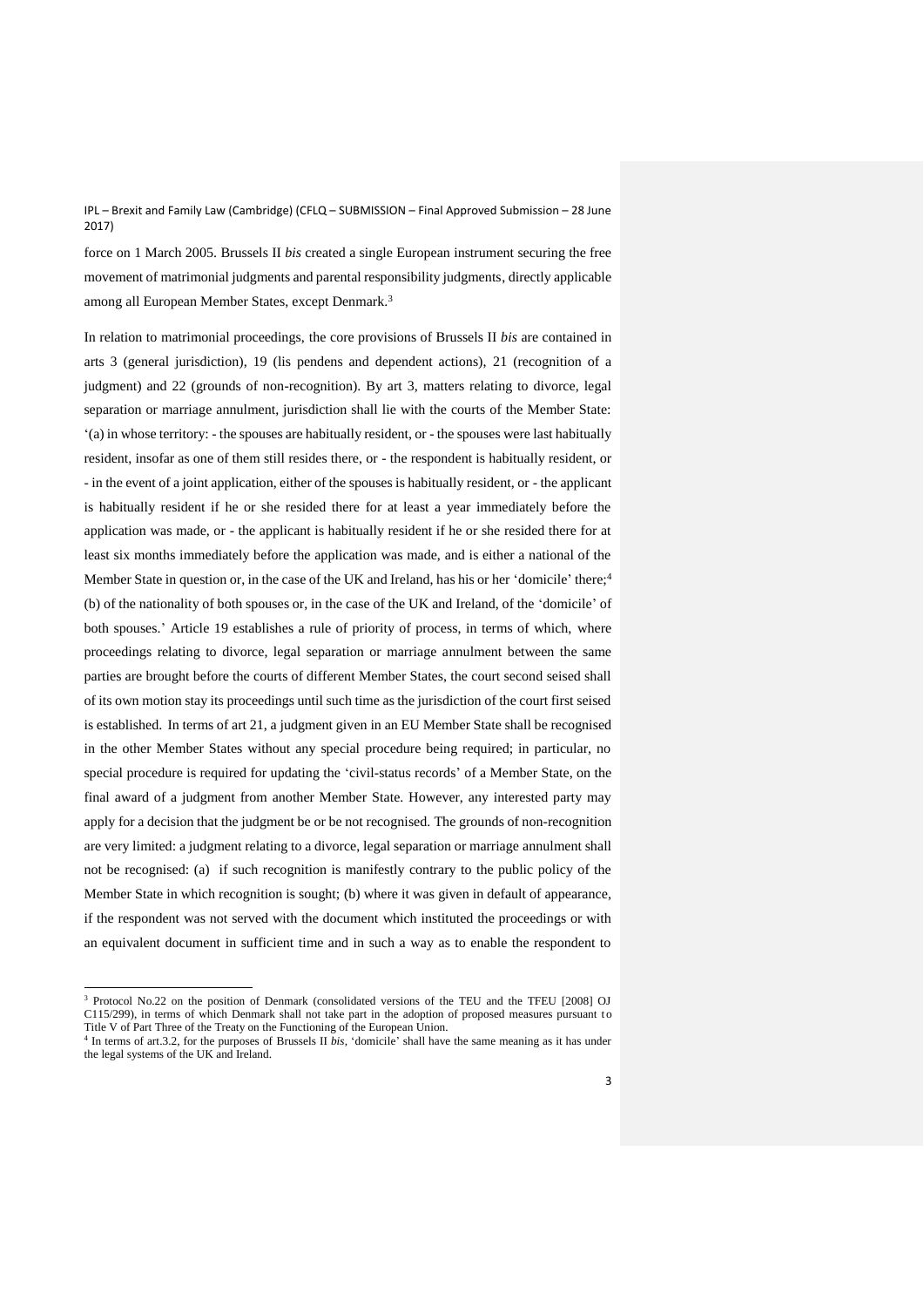arrange for his or her defence unless it is determined that the respondent has accepted the judgment unequivocally; (c) if it is irreconcilable with a judgment given in proceedings between the same parties in the Member State in which recognition is sought; or (d) if it is irreconcilable with an earlier judgment given in another Member State or in a non-Member State between the same parties, provided that the earlier judgment fulfils the conditions necessary for its recognition in the Member State in which recognition is sought.

Brussels II *bis* is currently in course of review and revisal.<sup>5</sup> Notably, the changes proposed concern parental responsibility matters, and not matrimonial proceedings. The UK Government, by decision of 5 October 2016, advised that the UK is participating in the recasting exercise, <sup>6</sup> which, at the time of writing, is ongoing.

Brussels II *bis* forms merely one area of the cross-border, European legal landscape, part of the 'Brussels regime' of European private international law regulations concerning jurisdiction and enforcement of judgments, led by the Brussels I Recast Regulation on civil and commercial matters. 7

The question to be examined here is whether or not the existing UK residual national rules of jurisdiction, and rules of recognition of judgments presently in use in UK courts in crossborder, non-EU matrimonial proceedings can serve in future in *all* cases (i.e. without geographical limitation), or whether the better policy will be for the UK Government to negotiate with the European Union to seek to deliver a Brussels II *bis* simulacrum.

#### **The political background**

 $\overline{a}$ 

Many position papers have been published on the subject of the UK's withdrawal from the European Union, beginning with Prime Minister Theresa May's Lancaster House speech of 17

<sup>5</sup> European Commission Proposal for a Council Regulation on jurisdiction, the recognition and enforcement of decisions in matrimonial matters and the matters of parental responsibility, and on international child abduction (recast) {SWD(2016) 207 final} {SWD(2016) 208 final} (Brussels, 30.6.2016 COM(2016) 411 final 2016/0190 (CNS)).

<sup>6</sup> Statement by Sir Oliver Heald, Minister of State for Courts and Justice, in House of Commons on 27 October 2016 (WSHCWS225), and corrected statement made on 16 December 2016 (HCWS375). See also st atement made by Lord Keen of Elie (Lords Spokesperson, Ministry of Justice), in House of Lords on 27 October 2016 (HLWS225), and corrected statement made on 19 December 2016 (HLWS378).

<sup>&</sup>lt;sup>7</sup> Regulation (EU) No 1215/2012 of the European Parliament and of the Council of 12 December 2012 on jurisdiction and the recognition and enforcement of judgments in civil and commercial matters (recast) ('Brussels I Recast') OJ L 351, 20 December 2012, pp 1–32.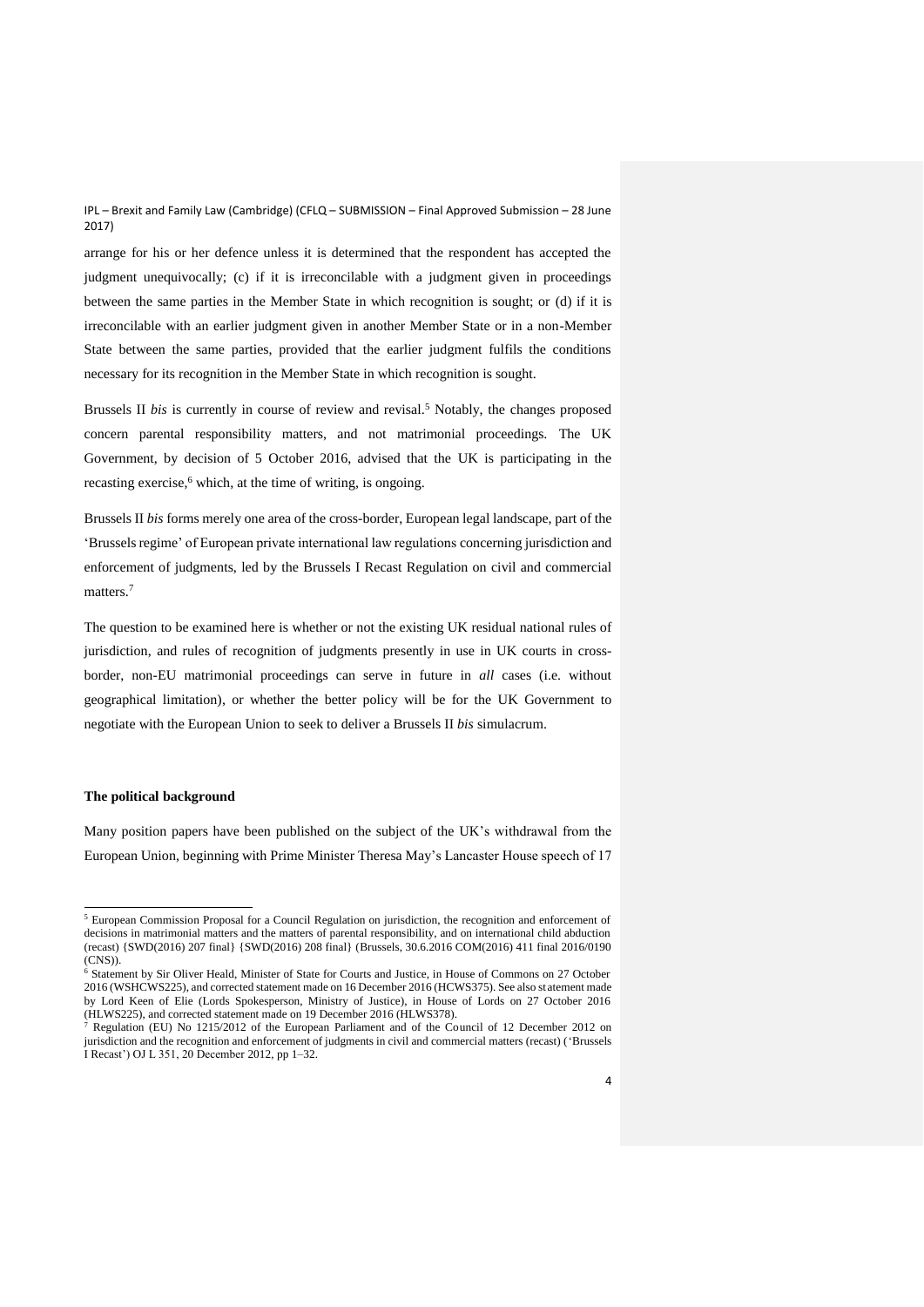January 2017, which set out the UK Government's plan for the Brexit negotiations.<sup>8</sup> This speech was swiftly followed by the Government White Paper, 'The UK's exit from and new partnership with the European Union'.<sup>9</sup> Subsequently, of particular relevance to the topic of family law, two parliamentary Committee reports were published, namely, the House of Lords European Union Committee, 17<sup>th</sup> Report of Session 2016/17, 'Brexit: justice for families, individuals and businesses?',<sup>10</sup> and the House of Commons Justice Committee, 9<sup>th</sup> Report of Session 2016/17, 'Implications of Brexit for the Justice System'.<sup>11</sup>

Upon notification by the Prime Minister of the UK's proposed withdrawal from the European Union, by means of notice to the President of the European Council on 29 March 2017 under article 50 of the Treaty on European Union, the Department for Exiting the European Union published another White Paper, 'Legislating for the UK's Withdrawal from the European Union',<sup>12</sup> setting out the mechanism for repeal of the European Communities Act 1972, and introducing the legislative vehicle of the  $(Great<sup>13</sup>)$  Repeal Bill.

On the European side, the counterweights by which to gauge the European approach to the withdrawal process and wider negotiations are the Council of the European Union's 'Draft Guidelines following the UK's notification under Art 50 TEU',<sup>14</sup> published on 31 March 2017, and the speech delivered by Michel Barnier, EU Commission Chief Negotiator for the Preparation and Conduct of the Negotiations with the UK, on 22 March 2017, on 'The Conditions for Reaching an Agreement in the Negotiations with the UK'.

### **The (Great) Repeal Bill**

 $\overline{a}$ 

The UK Government's March 2017 White Paper set out the Government's plan to convert the '*acquis*' – the body of existing EU law – into British law, with the objective of providing 'maximum certainty as we leave the EU. The same rules and laws will apply on the day after

<sup>8</sup>[https://www.gov.uk/government/speeches/the-governments-negotiating-objectives-for-exiting-the-eu-pm](https://www.gov.uk/government/speeches/the-governments-negotiating-objectives-for-exiting-the-eu-pm-speech)[speech.](https://www.gov.uk/government/speeches/the-governments-negotiating-objectives-for-exiting-the-eu-pm-speech) See section 2 ('Control of our own laws').

<sup>&</sup>lt;sup>9</sup> Department for Exiting the European Union and The Rt Hon David Davis MP (CM 9417) (2 February 2017). <sup>10</sup> HL Paper 134 (20 March 2017) (hereinafter 'House of Lords Committee Report').

<sup>&</sup>lt;sup>11</sup> HC 750 (22 March 2017) (hereinafter 'House of Commons Committee Report').

<sup>&</sup>lt;sup>12</sup> Department for Exiting the European Union (CM 9446) (March 2017) ('March 2017 White Paper').

<sup>&</sup>lt;sup>13</sup> Initially designated the Great Repeal Bill, this Bill now is named simply the Repeal Bill: The Queen's Speech and Associated Background Briefing on the Occasion of the Opening of Parliament on Wednesday 21 June 2017. See Introduction by Prime Minister Theresa May MP, at p 5; and, at pp 11 and 17, Her Majesty's Most Gracious Speech to Both Houses of Parliament, Wednesday 21 June 2017.

 $^{14}$  Brussels, 31 March 2017 (XT 21001/17).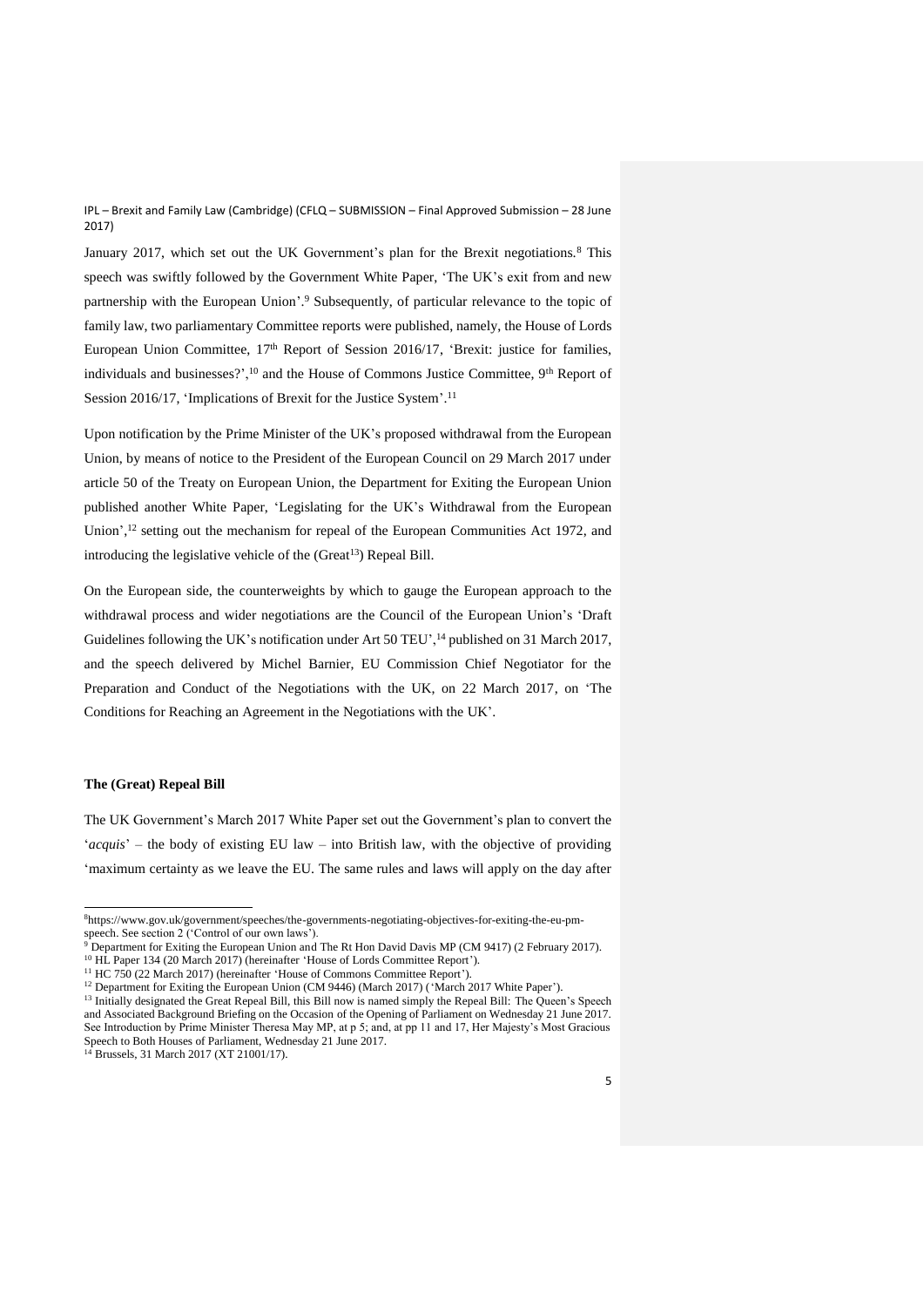exit as on the day before. It will then be for democratically elected representatives in the UK to decide on any changes to that law, after full scrutiny and proper debate.<sup>15</sup> The March 2017 White Paper states that the (Great) Repeal Bill 'will convert directly-applicable EU laws into UK law', <sup>16</sup> and 'will also preserve the laws we have made in the UK to implement our EU obligations.' <sup>17</sup> In relation to matrimonial causes, the (Great) Repeal Bill is a political assurance that, on Brexit Day  $+1$ , there will be no vacuum in British law insofar as 'domesticated' rules of jurisdiction and judgment recognition, modelled on Brussels II *bis*, will apply in UK courts.

## **The constitutional position within the UK**

The legal systems of the UK have much in common in private international law,<sup>18</sup> and with regard to the European harmonisation of laws agenda, from its inception, there has been harmony of attitude within the UK towards this ambitious programme. Using the word in its technical meaning, one can say that the UK attitude has been an 'insular' one, involving the main island and Northern Ireland. The metaphorical usage of the word is apt too, for the British approach has been one of measured assessment of the likely advantages and disadvantages of any proposed harmonisation initiative. The UK as a whole has had the invaluable benefit of the discretionary opt-in per Protocol 21 of the Lisbon Treaty on the position of the UK and Ireland in respect of the area of freedom, security and justice, $19$  allowing the UK Government to sift and weigh each legislative proposal and make a particularised decision to opt in or not to a given instrument concerning EU justice and home affairs measures.<sup>20</sup> The result is that the UK, as it has transpired, has opted into all the main European private international law instruments concerning civil and commercial matters, but has been more selective and discriminating in relation to family and associated property and succession matters. The UK exercised the right

<sup>&</sup>lt;sup>15</sup> March 2017 White Paper, Foreword from the Prime Minister, p 5.

<sup>16</sup> Ibid, para 2.4.

<sup>&</sup>lt;sup>17</sup> Ibid, para 2.5.

<sup>&</sup>lt;sup>18</sup> EB Crawford and JM Carruthers, *International Private Law: A Scots Perspective* (W.Green, 4<sup>th</sup> edition, 2015), at para 2-04; and JJ Fawcett and JM Carruthers, *Cheshire, North & Fawcett. Private International Law* (Oxford University Press,  $14<sup>th</sup>$  ed, 2008), at p 10.

<sup>&</sup>lt;sup>19</sup> [2008] OJ C115/295. Prior to the Treaty of Lisbon the opt-in was provided by Protocol No.4 on the position of the UK and Ireland [1997] OJ C340/99. See also Protocol (No 22) on the position of Denmark (ex-Protocol No.5 on the position of Denmark [1997] OJ C340/101), in terms of which Denmark shall not take part in the adoption of proposed measures pursuant to Title V of the Treaty on the Functioning of the European Union.

<sup>&</sup>lt;sup>20</sup> See, for detail, EB Crawford and JM Carruthers, *International Private Law: A Scots Perspective* (W.Green, 4<sup>th</sup> edition, 2015), para 1-08; L Collins (Gen ed.), *Dicey, Morris & Collins, The Conflict of Laws (Sweet & Maxwell*, 15th edition, 2012), para 11-015; and JJ Fawcett and JM Carruthers, *Cheshire, North & Fawcett. Private International Law* (Oxford University Press, 14<sup>th</sup> ed, 2008), at p 204.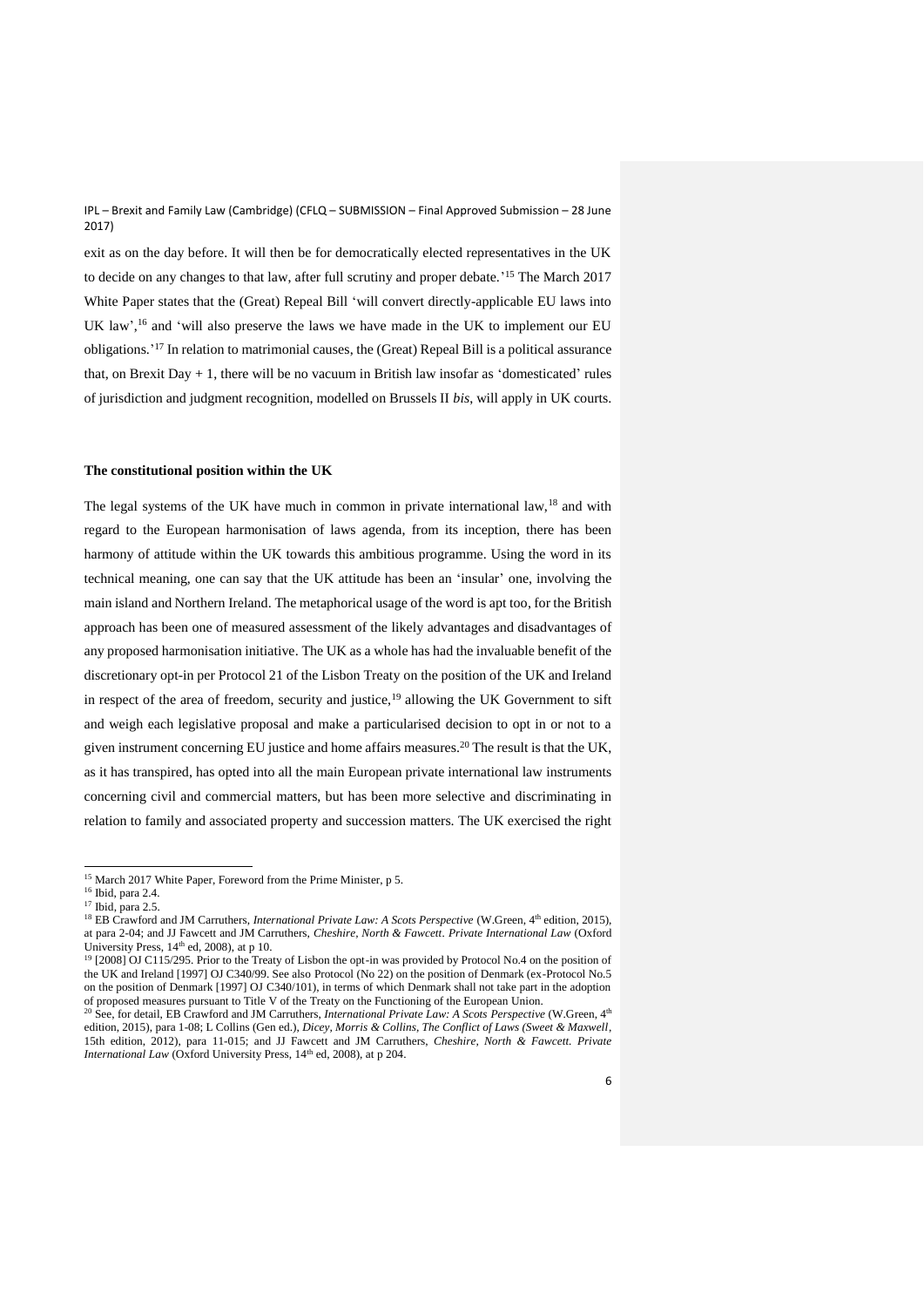not to opt into such measures as Rome  $III<sub>1</sub><sup>21</sup>$  the Succession Regulation,<sup>22</sup> the Regulation Establishing the Justice Programme  $(2014-2020),<sup>23</sup>$  and the Matrimonial Property and Registered Partnership Property Regulations.<sup>24</sup>

The privilege of discretionary opt-in to proposed instruments per Protocol No 21 is one extended not to individual legal systems of the UK, but rather to the UK as a whole, as the EU Member State.

## **The position of Scotland within the UK in the matter of private international law**

Account must be taken of the fundamental constitutional change effected by the Scotland Act 1998 (as amended), as a result of which matters of Scottish civil law fall within the legislative competence of the Scottish Parliament.<sup>25</sup> Section 126(4)(a) interprets the civil law of Scotland as a reference to the general principles of private law, including private international law.<sup>26</sup>

An Act of the Scottish Parliament is not law insofar as any provision thereof is outside the legislative competence of that Parliament; reserved matters are expressly excluded from its legislative competence. The question whether a provision of an Act of the Scottish Parliament relates to a reserved matter is to be determined by reference to the purpose of the provision, having regard, inter alia, to its effect in all the circumstances.<sup>27</sup> In case of dispute, final adjudication as to characterisation as devolved or reserved is for the UK Supreme Court.<sup>28</sup>

<sup>&</sup>lt;sup>21</sup> Regulation (EU) No  $1259/2010$  implementing enhanced co-operation in the law applicable to divorce and legal separation OJ L 343, 29 December 2010, pp 10–16.

<sup>&</sup>lt;sup>22</sup> Regulation (EU) No  $650/2012$  of the European Parliament and of the Council on jurisdiction, applicable law, recognition and enforcement of decisions and acceptance and enforcement of authentic instruments in matters of succession and on the creation of a European Certificate of Succession OJ L 201, 27 July 2012, pp 107–134.

<sup>&</sup>lt;sup>23</sup> Regulation (EU) No  $1382/2013$  of the European Parliament and of the Council of 17 December 2013 establishing a Justice Programme for the period 2014 to 2020, OJ L 354, 28 December 2013, pp 73–83.

<sup>&</sup>lt;sup>24</sup> Council Regulation (EU) 2016/1103 of 24 June 2016 implementing enhanced cooperation in the area of jurisdiction, applicable law and the recognition and enforcement of decisions in matters of matrimonial property regimes OJ L 183, 8 July 2016, pp 1–29; and Council Regulation (EU) 2016/1104 of 24 June 2016 implementing enhanced cooperation in the area of jurisdiction, applicable law and the recognition and enforcement of decisions in matters of the property consequences of registered partnerships OJ L 183, 8.7.2016, pp 30–56.

<sup>&</sup>lt;sup>25</sup> Scotland Act 1998, s 29 (legislative competence) establishes what the Scottish Parliament may not do rather than what it may do. Section 29(2)(b) provides that reserved matters (in respect of which, see s 30, Sch 5) are outside Scottish Parliamentary competence.

<sup>26</sup> Family Law (Scotland) Act 2006, s 38 serves as an example of Holyrood utilisation of this competence.

<sup>27</sup> Scotland Act 1998, s 29(3).

<sup>&</sup>lt;sup>28</sup> Scotland Act 1998, s 33.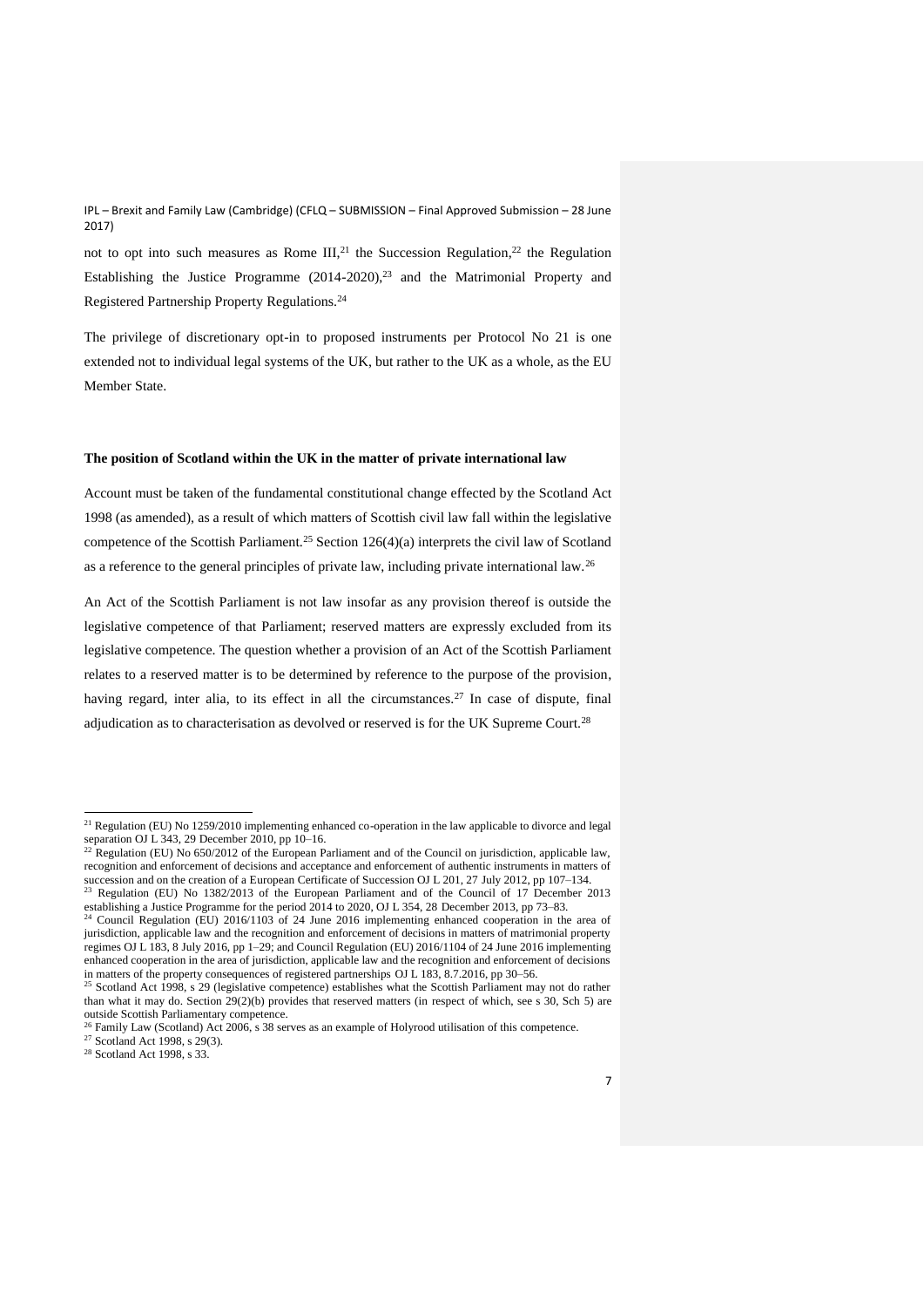Although international private law generally is a devolved matter falling within the legislative competence of the Scottish Parliament, the private international law aspects of reserved matters likewise are reserved.<sup>29</sup>

By constitutional convention, it is possible for the UK Parliament, with consent of the Scottish Parliament, by legislative consent motion (previously a 'Sewel motion') to legislate for Scotland in devolved matters.

In the context of the conflict of laws, particularly in family law, there may be perceivable benefits from having the UK Parliament legislate for the entire UK, thus lessening the likelihood of intra-UK conflict of laws problems. The resultant legislation may contain separate provision for each legal system within the UK, but, if that is the case, Parliament strives to ensure that the legislation demonstrates internal UK coherence.<sup>30</sup>

In terms of section 57 of the Scotland Act 1998 ('EU law and Convention rights'), despite the transfer to the Scottish Ministers of functions in relation to implementing obligations under EU law, any function of a Minister of the Crown in relation to any matter shall continue to be exercisable by him as regards Scotland for the purposes of section 2(2) of the European Communities Act 1972. In this context, therefore, there is 'shared power' between Scottish and UK Ministers. Furthermore, Schedule 5, Part 1, paragraph 7 of the 1998 Act reserves foreign affairs, including relations with the European Union, but excepting implementation of international obligations, obligations under the Human Rights Convention and obligations under EU law.<sup>31</sup>

#### *(a) The Repeal Bill and the Scottish devolution settlement*

 $\overline{a}$ 

The March 2017 White Paper indicates that, in parallel with the withdrawal negotiations, the UK Government will undertake discussions with the devolved administrations 'to identify where common frameworks need to be retained in the future, what these should be, and where

<sup>&</sup>lt;sup>29</sup> Scotland Act 1998, s  $29(4)(b)$ . For example, international private law rules concerning intellectual property are reserved.

 $30$  By way of example, the Civil Partnership Act 2004, which affects reserved matters as well as devolved matters, was referred to Westminster by means of a Sewel motion. The Act, however, makes bespoke provision for the different legal systems within the UK. Compare the (pre-devolution) Matrimonial and Family Proceedings Act 1984 Pt 3 (England) and Pt 4 (Scotland).

<sup>&</sup>lt;sup>31</sup> Separate secondary implementing legislation frequently is required for Scotland and England, respectively, in respect of EU Regulations.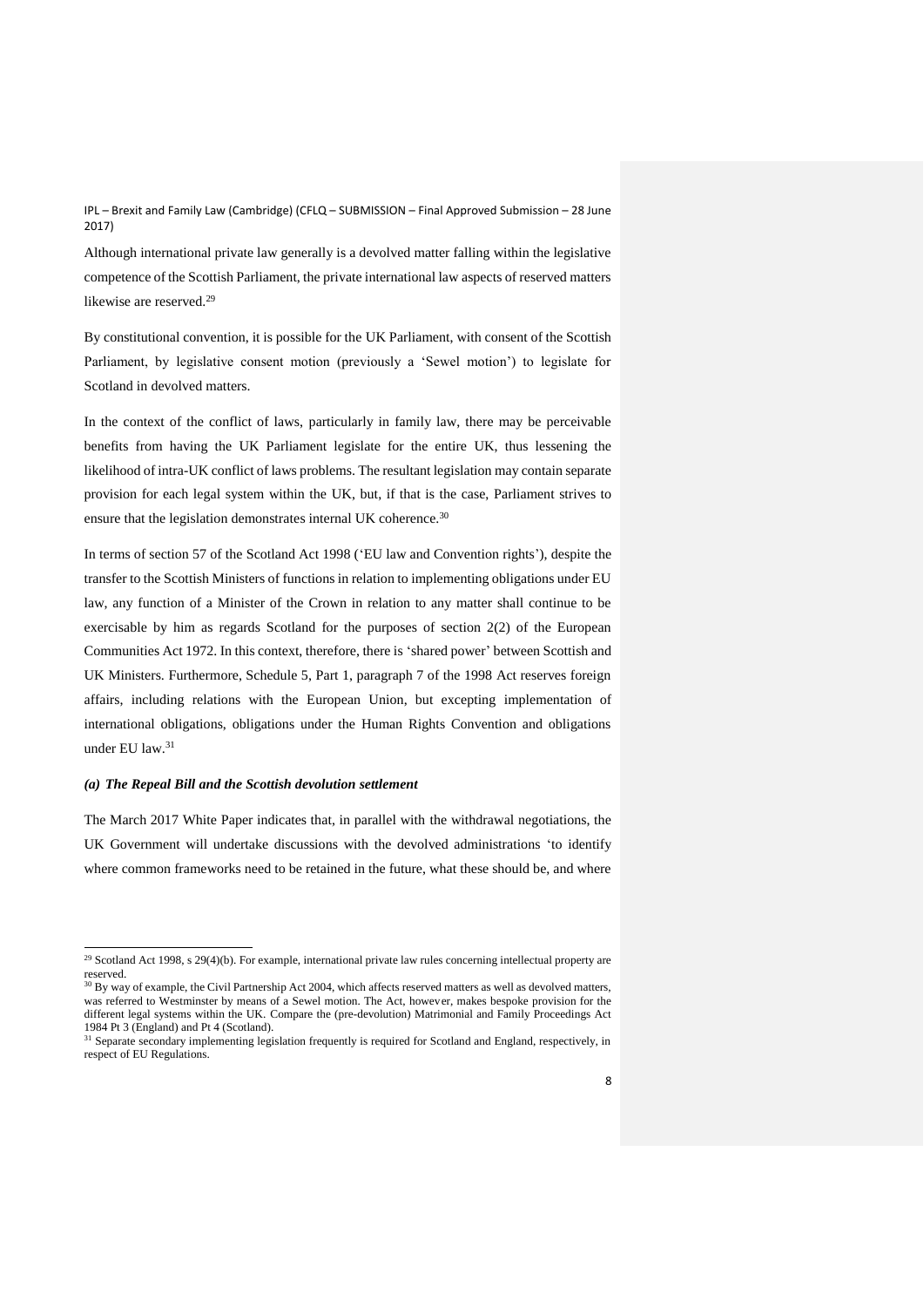common frameworks covering the UK are not necessary.' <sup>32</sup> The Government's expectation is that the outcome of the Brexit process will deliver increased decision-making power to the devolved administrations. In particular, where a matter is devolved, the repatriation of powers will deliver to the devolved administrations the power to amend the law governing such matters where, after Brexit, an unamended law would no longer operate appropriately.<sup>33</sup> This anticipated enlargement of powers could open up the possibility of increased divergence between the private international law of England and Wales, on the one hand, and that of Scotland, on the other. In the authors' view, marked divergence among the private international law rules of the legal systems of the  $UK - i.e.$  Scottish rules of private international law concerning (devolved) Scottish civil law differing from English rules – would be capable of destabilising the situation which currently obtains in conflict of laws matters *within* the UK, and the authors hope that the devolved administration in Scotland will not act so as to introduce significantly different measures than pertain under Westminster legislation.

Since, by Part 5, paragraph 7(1) of the Scotland Act 1998, international relations, including relations with territories outside the UK, the European Union (and their institutions) and other international organisations, regulation of international trade, and international development assistance and co-operation will continue (in the absence of amending legislation) to be reserved matters, any 'international relation' or 'international cooperation' will be conducted, post-Brexit or in anticipation of Brexit, by the UK Government, albeit, it is hoped, fully informed by due consultation with interested parties/stakeholders as to the positions prevailing in the legal systems of the devolved administrations. While implementation of international obligations will continue to be a devolved matter, it may be assumed that the post-Brexit negotiation and drafting of any agreement to operate between one or more legal systems of the UK and European Union Member States will remain a reserved matter.

### *(b) The Hague Conference on Private International Law and the position of Scotland*

The Hague Conference on Private International Law is an inter-governmental body, founded in 1893, dedicated to the harmonisation of the private international law rules of different legal systems, and the development and service of multilateral legal instruments. In 1955 the Conference was put on a statutory footing, and at the time of writing has 81 Member States

 $32$  March 2017 White Paper, para 4.4. See, subsequently, The Queen's Speech and Associated Background Briefing on the Occasion of the Opening of Parliament on Wednesday 21 June 2017, Her Majesty's Most Gracious Speech to Both Houses of Parliament, Wednesday 21 June 2017, at pp 11 and 17–18.

<sup>&</sup>lt;sup>33</sup> March 2017 White Paper, para 4.8.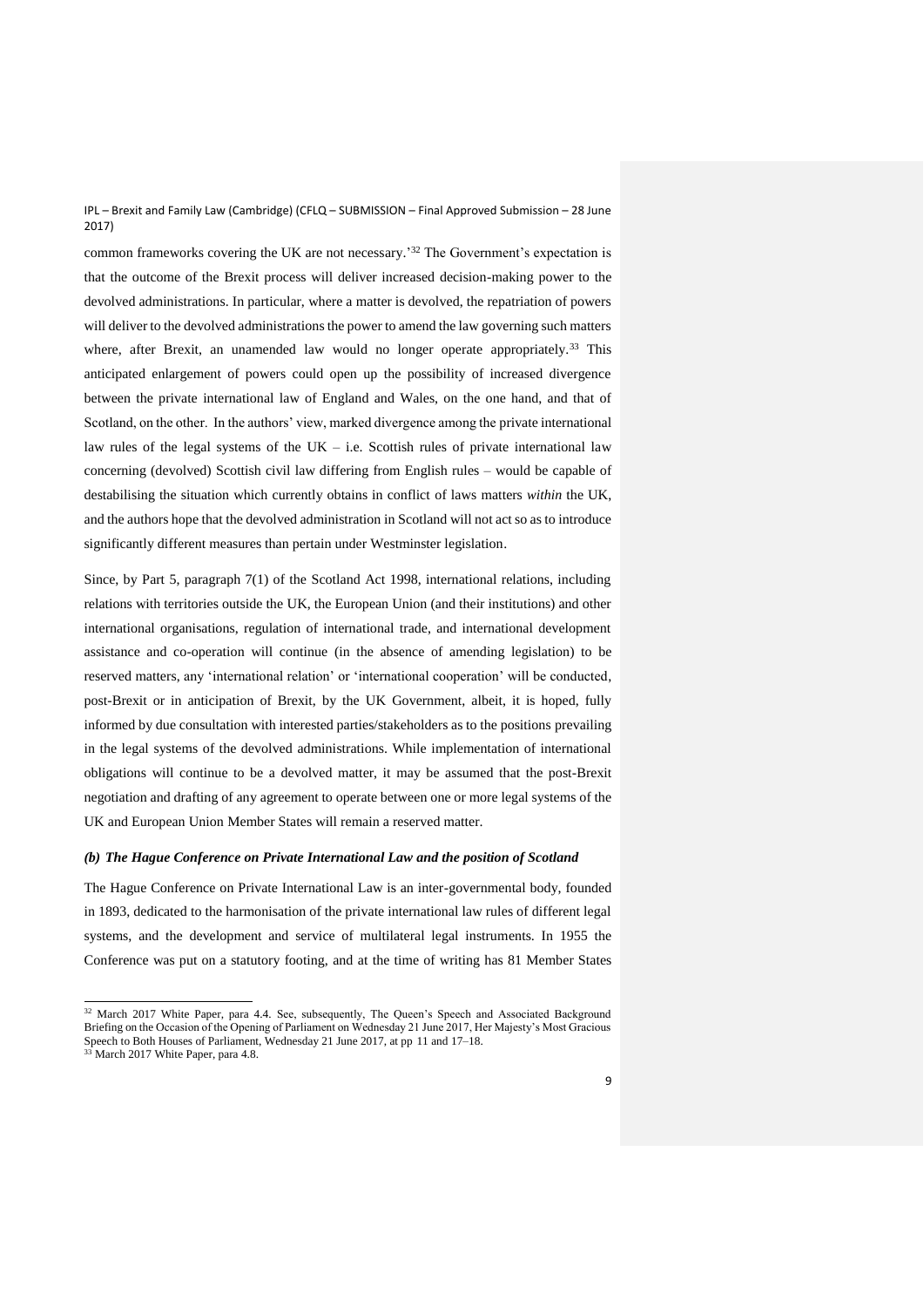from all continents and one Regional Economic Integration Organisation, namely, the European Union.<sup>34</sup> Although the EU's membership of the Hague Conference does not supplant the membership of individual EU Member States, shared competence in projects falling within the expanding EU remit means that participation by individual EU Member States in Hague Conference projects is correspondingly inhibited.

The UK is, and post-Brexit will remain,<sup>35</sup> the Hague Conference Contracting State. Nevertheless, on occasion, as a result of differences in the content of certain areas of the domestic law of Scotland and England, it may happen that the UK will sign a Hague Convention on behalf of one constituent legal system only. An example is the 2000 Hague Convention on International Protection of Adults, which was signed by the UK separately for Scotland and for England, and ratified only for Scotland on 5 November 2003. This is explicable because of the different legal backgrounds which obtained in Scots and English law, respectively.<sup>36</sup>

More pressing is the extent to which Hague instruments to which the UK is a party only by dint of being a European Member State will operate post-Brexit, i.e. how the UK may extricate itself from the EU bloc and re-present as an individual Contracting State to any one or more Hague convention. In order for the UK to continue to have the benefit of such Hague instruments, it will be necessary, after agreement to that end has been struck between the UK and the EU, to ensure that there is no dissent by any other Contracting State which is party to the relevant convention, to the UK's continuing status as a party bound by the instrument. Assuming no dissent, such an agreement could be lodged with the Convention depositary (the Ministry of Foreign Affairs of the Kingdom of the Netherlands). A precedent is provided by the position of Hong Kong and Macao<sup>37</sup> in relation to the 1980 Hague Abduction Convention.<sup>38</sup>

<sup>&</sup>lt;sup>34</sup> On 3 April 2007, the European Community was admitted to membership of the Hague Conference as a Regional Economic Integration Organisation. With the entry into force of the Treaty of Lisbon on 1 December 2009, and by Declaration of Succession, the European Union replaced and succeeded the EC as a member of the Conference from that date.

<sup>35</sup> Scotland Act 1998, Part 5, paragraph 7(1).

<sup>&</sup>lt;sup>36</sup> The Adults with Incapacity (Scotland) Act 2000 was enacted very early in the history of the Scottish Parliament, and was available to provide the implementing legislation for the 2000 Hague Convention in Scotland. The implementing legislation for England and Wales – the Mental Capacity Act 2005 – was not in existence at that point. As things stand, the Convention has not been ratified by the UK for England and Wales.

<sup>&</sup>lt;sup>37</sup> See also the position of the Czech Republic and Slovakia after the 'velvet revolution' in Czechoslovakia<sup>2</sup>

<sup>&</sup>lt;sup>38</sup> Agreement having been reached between the UK and the People's Republic of China regarding the continuing operation of the 1980 Convention in Hong Kong and Macao following the UK's 1997 transfer of sovereignty to the People's Republic of China, a note was lodged with the Convention depositary, to the effect that the Convention would continue to apply for Hong Kong and Macao. The Hague Conference website st ates the date of entry into force of the Convention for Hong Kong as being 1 September 1997, and not the earlier date on which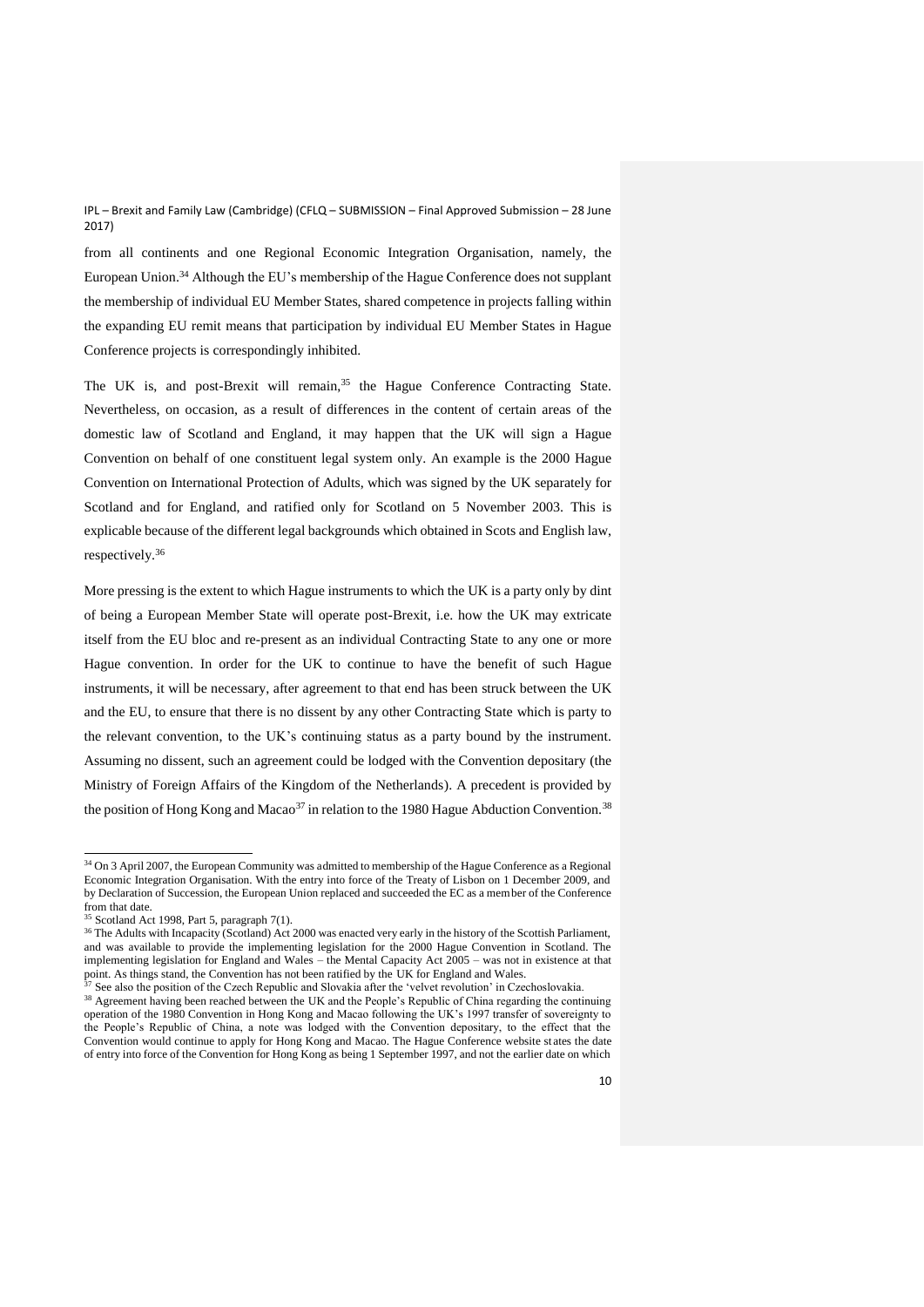In future, the UK, being excluded from regional European Union harmonisation measures, may be best advised to participate in international harmonisation initiatives by way of multilateral harmonisation instruments negotiated at the Hague Conference. The existence of Hague Conventions will assist post-Brexit in certain areas of family law (notably the laws concerning children,<sup>39</sup> and maintenance<sup>40</sup>), but, while the overseas divorce recognition rules contained in the Family Law Act 1986 derive from the 1970 Hague Convention on the Recognition of Divorces and Legal Separations, there is no modern Hague instrument concerning divorce jurisdiction. That being the case, attention must turn to the existing 'British' rules in the area of matrimonial proceedings.

# **Divorce jurisdiction and recognition: the existing law in the U.K.**

In examining the implications of Brexit for cross-border divorce proceedings, it is useful to map the types of cases which are potentially affected.

#### *(a) Purely domestic matrimonial proceedings*

 $\overline{a}$ 

The 'inner circle' comprises the jurisdiction of courts in the UK in actions for divorce, judicial separation or nullity of marriage, the circumstances of which are internal to the legal system in question, e.g. where both parties to the marriage are, and always have been, resident in Scotland. This category of case currently falls to be determined in the first place by Brussels II *bis*, by virtue of the Domicile and Matrimonial Proceedings Act 1973 (hereinafter 'DMPA 1973'), Part II Jurisdiction in Matrimonial Proceedings (England and Wales)<sup>41</sup> and Part III Jurisdiction in Matrimonial Causes (Scotland).<sup>42</sup>

the Convention entered into force in the UK. For Macao the date of entry into force is 1 March 1999. The date of entry into force of the Convention is crucial in that, not only must the circumstances of a child's alleged abduction fall within those covered by the instrument, but also the date of those circumstances must post-date the coming into effect of the instrument in the relevant country or countries: *Kilgour v Kilgour* 1987 SLT 568; and *Re H (Minors) (Abduction: Custody Rights)* [1991] 3 All ER 230 HL.

<sup>&</sup>lt;sup>39</sup> For example, 1980 Hague Convention of 25 October 1980 on the Civil Aspects of International Child Abduction; 1996 Hague Convention on Jurisdiction, Applicable Law, Recognition, Enforcement and Co-operation in Respect of Parental Responsibility and Measures for the Protection of Children.

<sup>40</sup> For example, 2007 Hague Convention of 23 November 2007 on the International Recovery of Child Support and Other Forms of Family Maintenance.

<sup>41</sup> For England and Wales (High Court and Family Court): s 5(2)(a) and (3)(a). For detail, see L Collins (Gen ed.), *Dicey, Morris & Collins, The Conflict of Laws* (Sweet & Maxwell, 15th edition, 2012), para 18R-022 et seq; and JJ Fawcett and JM Carruthers, *Cheshire, North & Fawcett. Private International Law* (Oxford University Press, 14th ed, 2008), p 945 et seq.

<sup>42</sup> For Scotland: s 7(2A) (divorce and separation in Court of Session), s 7(3A) (nullity of marriage in Court of Session); and s  $8(2)$ (a) and s  $8(2)$ (b) (sheriff court). Special rules of shrieval jurisdiction for actions of declarator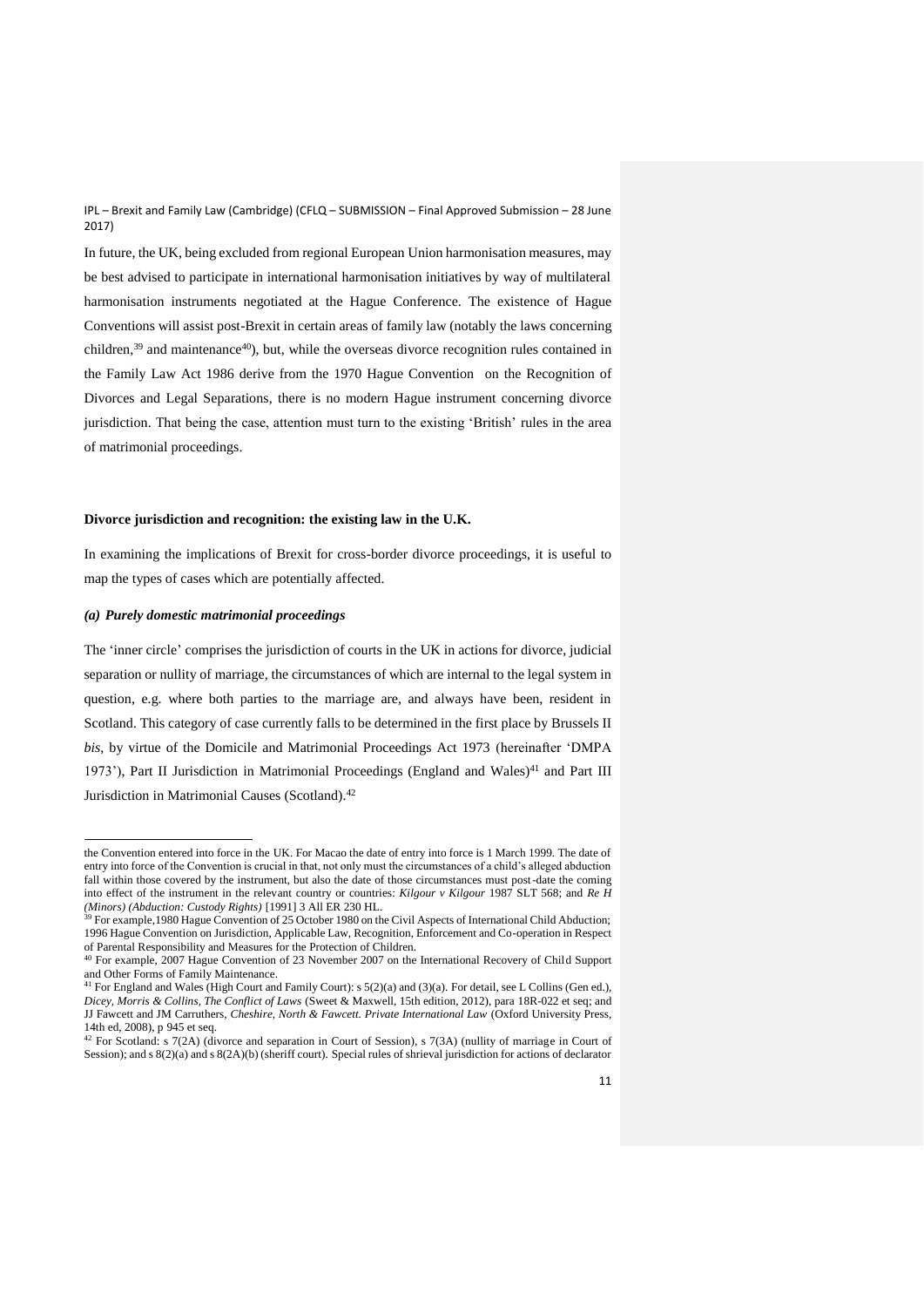The currently applicable rules for England and Scotland, respectively, are to the effect that the forum has jurisdiction to entertain, inter alia, an action for divorce or separation, if and only if (1) the English or Scottish court, respectively, has jurisdiction under Brussels II *bis*; or (2) the action is an excluded action<sup>43</sup> (i.e. no court of a Contracting State has jurisdiction under the Council Regulation) and either of the parties to the marriage is domiciled in Scotland or England (as appropriate) on the date when the action is begun.

The first point of reference, therefore, in a purely domestic divorce (i.e. having no cross-border factual dimension) is Brussels II *bis*. Even where the matrimonial action has no cross-border element, the putative forum first must consider if it has jurisdiction under the Regulation. In 2001 when Brussels II came into force, many Family Law practitioners in the UK were shocked to find themselves being required to take account, for what they perceived to be 'domestic' Scottish or English divorces, of the complex matrix of rules set down in Brussels II, art 2, to be replaced shortly thereafter by Brussels II *bis*, art 3. Insofar as Brussels II *bis* has become the law, in England and in Scotland, to determine jurisdiction in 'domestic' divorces, it is necessary to ensure that, immediately post-Brexit, rules are in place to regulate the allocation of divorce jurisdiction. This result will be delivered by means of the Repeal Bill and, where necessary, subordinate legislation.

# *(b) Intra-UK, cross-border matrimonial proceedings*

The second type of divorce case potentially affected by Brexit is the intra-UK, cross-border matrimonial proceeding, e.g. where, at the date of proceedings, one party to the marriage is habitually resident in the erstwhile matrimonial home in Scotland, and the other is habitually resident in England.

The subject of the applicability of Brussels II *bis* intra-UK has been a matter of debate, particularly<sup>44</sup> in relation to parental responsibility and related matters.<sup>45</sup> There is no explicit

j

of marriage are contained in DMPA 1973, s 8(2ZA). For detail, see EB Crawford and JM Carruthers, *International Private Law: A Scots Perspective* (W.Green, 4<sup>th</sup> edition, 2015), para 12-05.

<sup>&</sup>lt;sup>43</sup> Scottish terminology: s  $7(2A)(b)$ .

<sup>&</sup>lt;sup>44</sup> But not exclusively – see *JKN v JCN* [2010] EWHC 843 (Fam). See EB Crawford and JM Carruthers, *International Private Law: A Scots Perspective* (W Green, 4<sup>th</sup> edition, 2015), at para 12-16; L Collins (Gen ed), *Dicey, Morris & Collins, The Conflict of Laws* (Sweet & Maxwell, 15th edition, 2012), at para 18-274; and JJ Fawcett and JM Carruthers, *Cheshire, North & Fawcett. Private International Law* (Oxford University Press, 14th ed, 2008), at p 962.

<sup>45</sup> See, for comment, K Beevers and D McClean, 'Intra-UK Jurisdiction in Parental Responsibility Cases: Has Europe Intervened' [2005] *International Family Law* 129; KJ Hood, *Conflict of Laws within the UK* (Oxford University Press, 2007), 5.38-5.49; JM Scott, 'Choice of Forum – Jurisdictional Issues within the UK' (2007), paper delivered at the Advanced Family Law Conference, Law Society of Scotland; G Maher, 'Parental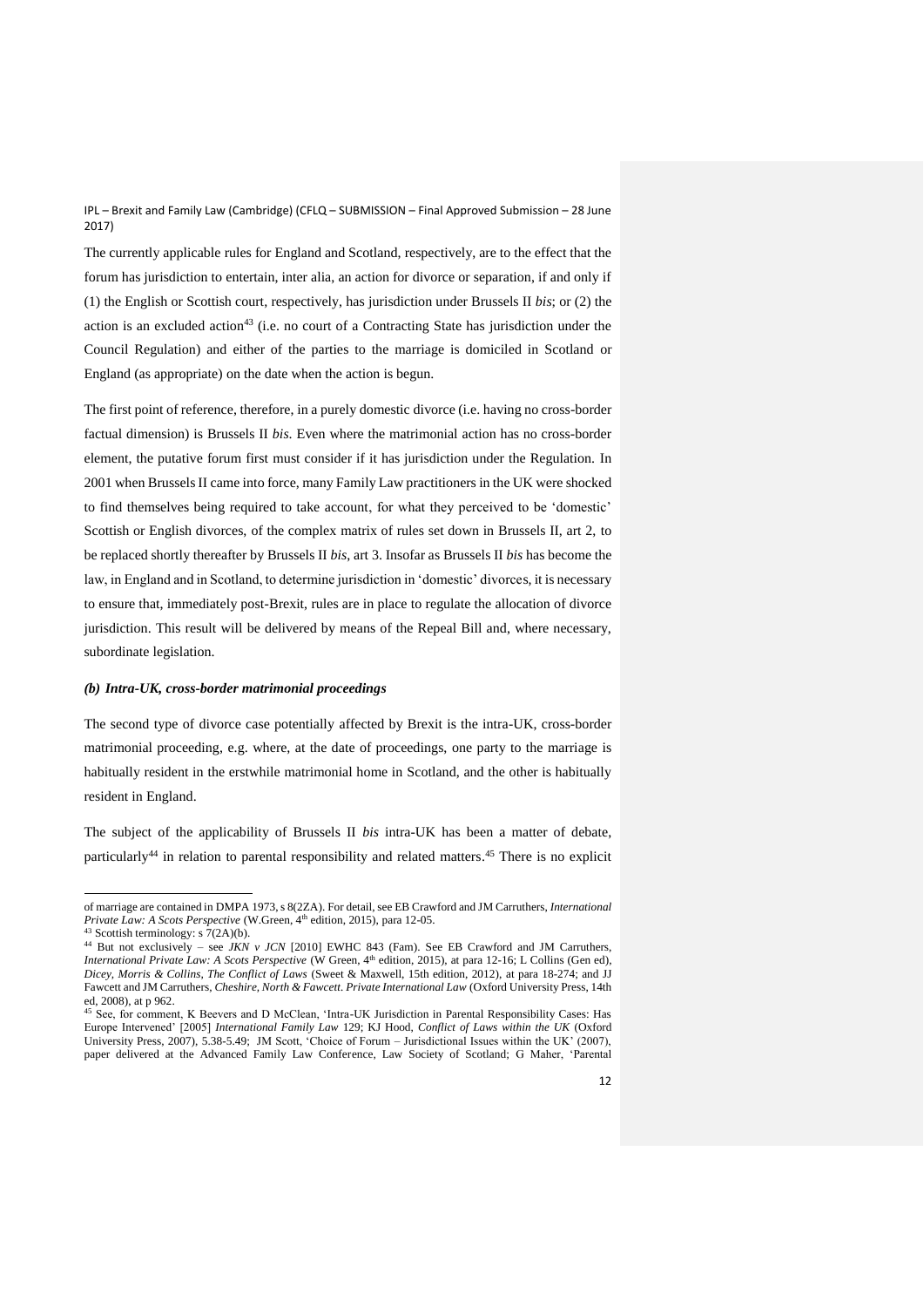provision in Brussels II *bis* stating that a Member State having two or more legal systems shall not be required to apply the regulation to conflicts solely between the laws of such units. Absence of such provision might be said to support the inference that the provisions of Brussels II *bis* apply as between the different legal systems of the UK, but the point has been a subject of debate. First instance judges have reached different conclusions on the question, <sup>46</sup> but opinion seems to have settled<sup>47</sup> on the position that the instrument does not apply within the UK. <sup>48</sup> This point, debated even before Brexit was within anyone's contemplation, has been decided in a manner which, as things turn out, is fortuitous; there will be no legislative gap to fill. The UK's withdrawal from the EU should have no bearing on the intra-UK, matrimonial dimension, which will remain governed by the jurisdiction allocation rules set out in DMPA 1973. These rules include the conflicting jurisdiction rules set out for England in section 5(6) and Schedule 1 (Staying of Matrimonial Proceedings (England and Wales) ('obligatory stays'), and for Scotland in section 11 (sisting of certain actions) and Schedule 3.8 (Sisting of Matrimonial Actions (Scotland) ('mandatory stays')), whereby, in a priority of process approach, a second-seised court in the UK must stay/sist an action of divorce upon evidence, inter alia, that an equivalent action is proceeding in a related jurisdiction within the UK.

In terms of section 44(1) of the Family Law Act 1986, no divorce or annulment obtained in any part of the British Islands<sup>49</sup> shall be regarded as effective in any part of the UK unless granted by a court of civil jurisdiction. Under section 44(2), subject to section 51 of the 1986 Act, the validity of any divorce, annulment or judicial separation granted by a court of civil jurisdiction in any part of the British Islands shall be recognised throughout the UK.

*(c) Intra-EU, cross-border matrimonial proceedings*

 $\overline{a}$ responsibility proceedings: intra UK jurisdiction and the European regulation' 2007 SLT (News) 117-121; G Maher, 'Family law proceedings and intra-UK jurisdiction' 2008 JR 315-317; and A Inglis, 'A Muckle Midden Cleared' 2009 JR 285.

<sup>46</sup> *Re PC, YC and KM (Brussels IIR)* [2013] EWHC 2336 (Fam), *per* Baker J at [11].

<sup>47</sup> *An English Local Authority v X (Child), Y (Mother), Z (Father)* [2015] EWFC 89, *per* Peter Jackson J at [16]. cf the 'orthodox view' referred to in *Re PC, YC and KM (Brussels IIR)* [2013] EWHC 2336 (Fam), *per* Baker J at [11].

 $^{48}$  In a recent case, *In the Matter of X (A Child), In the Matter of Y (A Child)*, [2016] EWHC 2271 (Fam) the President of the Family Division stated plainly that Brussels II *bis* did not apply as between territories of the UK. The Inner House of the Court of Session takes the same view. In the subsequent Scottish case, *Cumbria County Council, Petitioner* [2016] CSIH 92, Lord Drummond Young stated at [15] (and see also [28]) that the Extra Division of the Inner House is 'in respectful agreement with that conclusion.'

<sup>&</sup>lt;sup>49</sup> 'British Islands' means the United Kingdom, the Channel Islands and the Isle of Man (Interpretation Act 1978, s 5 and Sch 1, para 1).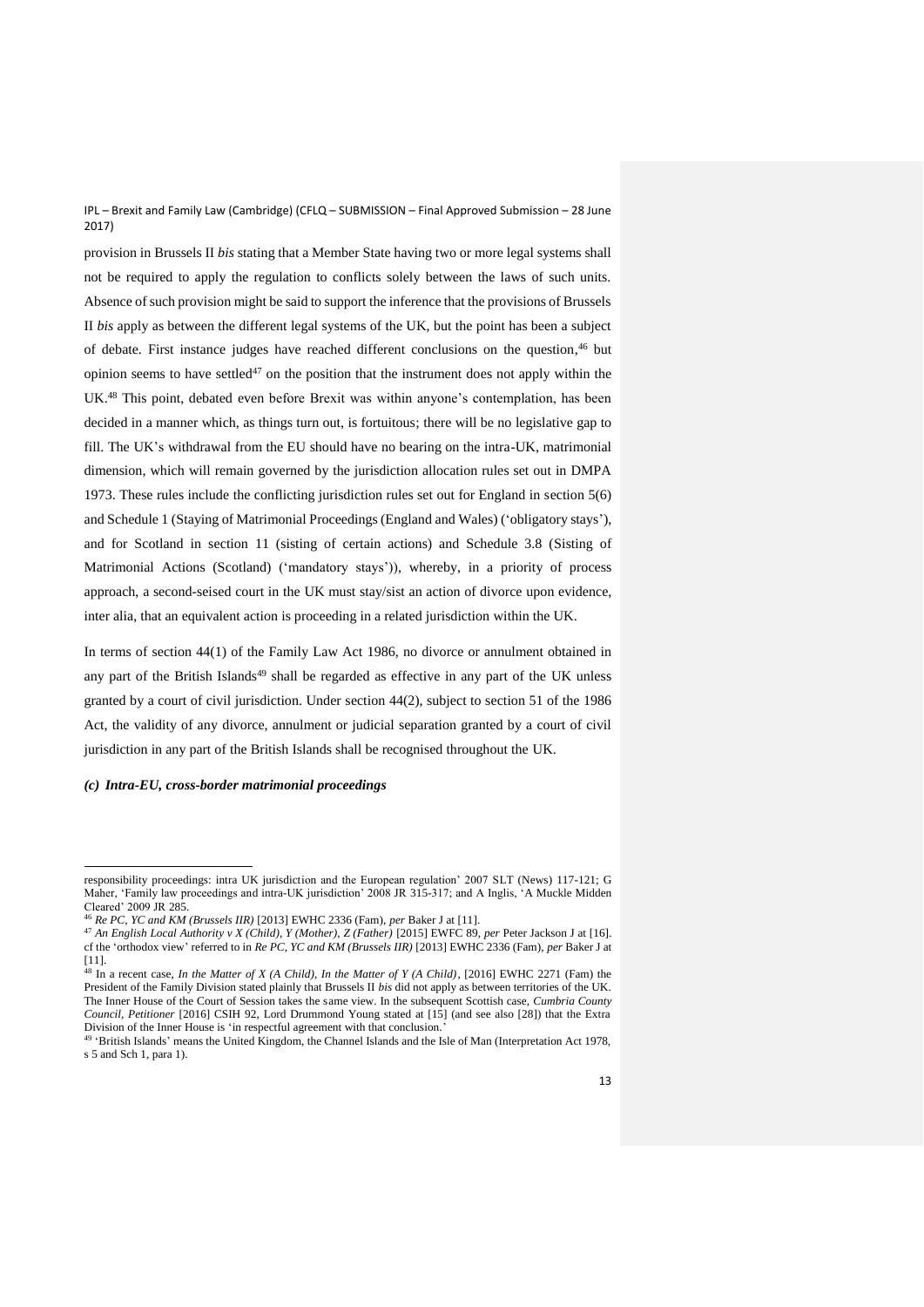In the matrimonial arena, the most significant implications of Brexit will be felt in the matter of allocation of jurisdiction under Chapter II of Brussels II *bis*, and the recognition and enforcement of judgments from EU Member State courts per Chapter III, e.g. where, at the date of proceedings, one party to the marriage is habitually resident in the erstwhile matrimonial home in Scotland, and the other is habitually resident in Germany. As outlined above, <sup>50</sup> the first point of reference in the DMPA 1973 for matrimonial jurisdiction allocation in a British forum is Brussels II *bis*. All European Member State courts must apply the rules contained in art 3 of Brussels II *bis*, as well as the conflict of jurisdiction rule contained in article 19 (a *lis pendens* priority of process rule, which is the same in essence as the mandatory stay/sist rule outlined above).

Intra-EU recognition and enforcement of divorces, legal separations and marriage annulments is afforded by article 21 of Brussels II *bis*, subject to article 22: a judgment given in one Member State shall be recognised in the other Member States without any special procedure being required.<sup>51</sup> No special procedure is required to update the 'civil-status' records of a Member State on the final award of a matrimonial judgment from another Member State.

Upon the advent of Brexit the UK will be excluded from this European system. Although it is envisaged that, by virtue of the Repeal Bill, Brussels II *bis* will 'operate' in the UK as part of the transfer of the *acquis*, British judgments will fall to be recognised or not in other European Member States only on the basis of those States' residual national rules. European Member State courts will not – because they cannot – extend Brussels II *bis* to Third State judgments.

#### *(d) 'International' cross-border matrimonial proceedings*

The fourth type of case to be considered for Brexit implications is the international cross-border situation, i.e. a case where no ground of jurisdiction is available under article 3 of Brussels II *bis*. In such cases British courts revert to the residual, national rules contained in the DMPA 1973, namely, that a court in England or Scotland shall have jurisdiction to entertain proceedings for divorce etc only if no court of a European Member State has jurisdiction under

 $\overline{a}$ 

**Commented [PR1]:** I understand that you don't want to give a specific example, but I think an example of the type of case would be helpful here

**Commented [JC2]:** We have inserted an example, as requested.

<sup>50</sup> At [**XXX**].

<sup>&</sup>lt;sup>51</sup> See EB Crawford and JM Carruthers, *International Private Law: A Scots Perspective* (W Green, 4<sup>th</sup> edition, 2015), paras 12-37-12-40; L Collins (Gen ed), *Dicey, Morris & Collins, The Conflict of Laws* (Sweet & Maxwell, 15th edition, 2012), paras 18-061- 18-062 ; and JJ Fawcett and JM Carruthers, *Cheshire, North & Fawcett. Private*  International Law (Oxford University Press, 14<sup>th</sup> edition, 2008), at pp 989-992.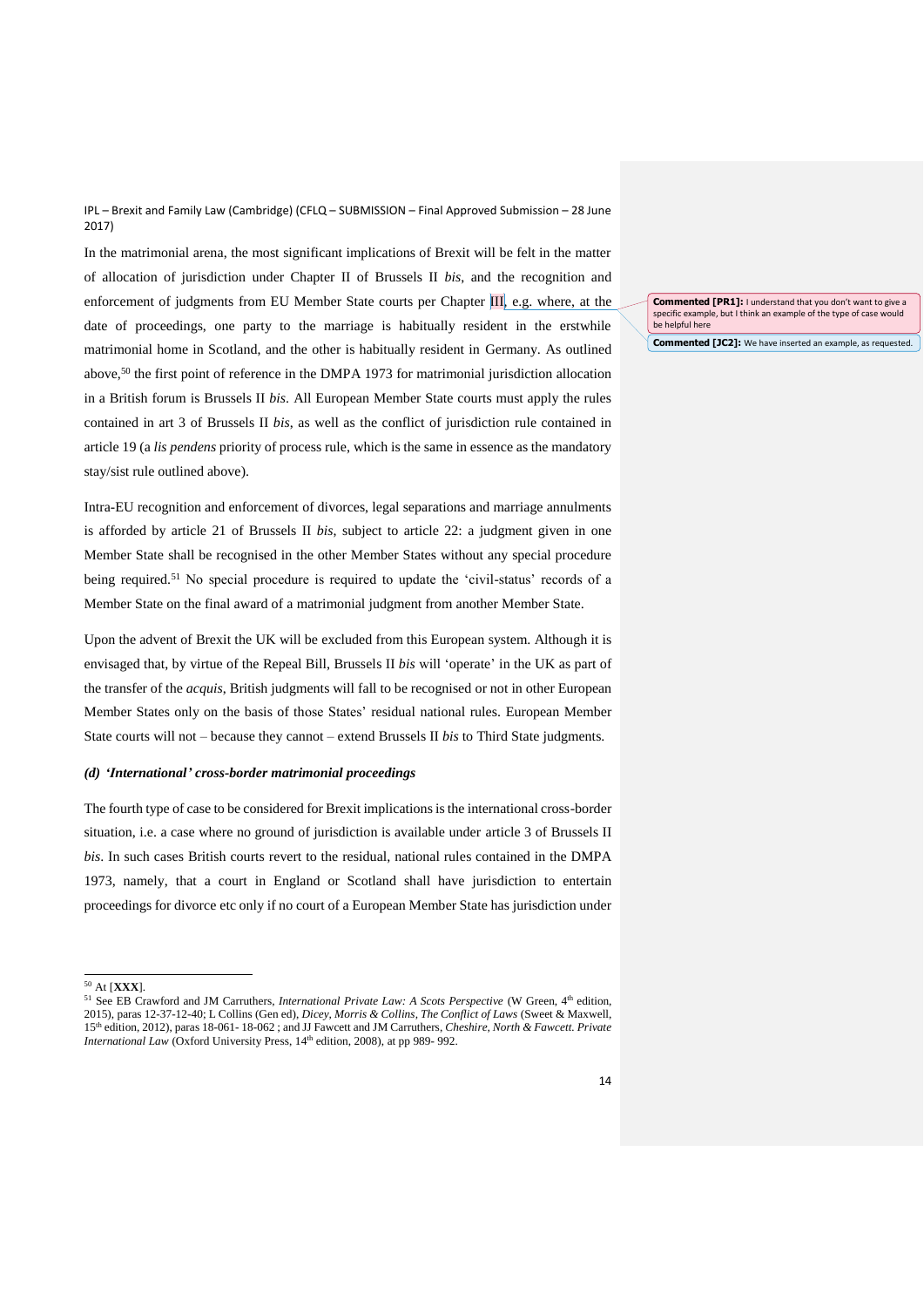Brussels II *bis* and either party to the marriage is domiciled in England and Wales or Scotland (as appropriate) on the date when the proceedings are begun. $52$ 

In the event of conflicting jurisdictions between a British court and a non-EU court (e.g. where one spouse raises divorce proceedings in London, and the other seeks divorce in Texas, USA), the DMPA 1973 provides a system of rules named, for England, discretionary stays,<sup>53</sup> and for Scotland, discretionary sists.<sup>54</sup> This is a *forum non conveniens* system, based on appropriateness of forum as opposed to a priority of process rule, and is supported and illustrated by a significant body of case law.<sup>55</sup> Where, before trial has begun in any matrimonial proceedings in a UK court, it appears that there are other proceedings relating to the marriage in another jurisdiction and that the balance of fairness, including convenience, between the parties is such that it is appropriate for those other proceedings to be disposed of before further steps are taken in the UK action, the court may order that the proceedings in the court be stayed. 56

As to recognition of non-EU divorces in the UK, the relevant statute is the Family Law Act 1986, $57$  principally section 46. Essentially the overseas divorce must be effective where

 $\overline{a}$  $52$  Section 12(5)(d) provides that 'excluded action' means an action in respect of which no court of a Contracting State has jurisdiction under the Council Regulation and the defender is not a person who is– (i) a national of a Contracting State (other than the UK or Ireland); or (ii) domiciled in Ireland. See EB Crawford and JM Carruthers, *International Private Law: A Scots Perspective* (W Green, 4<sup>th</sup> edition, 2015), at para 12-11; L Collins (Gen ed), Dicey, Morris & Collins, The Conflict of Laws (Sweet & Maxwell, 15<sup>th</sup> edition, 2012), at para 18R-022; and JJ Fawcett and JM Carruthers, *Cheshire, North & Fawcett. Private International Law* (Oxford University Press, 14th edition, 2008), at p 945.

<sup>53</sup> L Collins (Gen ed), *Dicey, Morris & Collins, The Conflict of Laws* (Sweet & Maxwell, 15th edition, 2012), at para 18R-268 et seq; and JJ Fawcett and JM Carruthers, *Cheshire, North & Fawcett. Private International Law* (Oxford University Press, 14th ed, 2008), at pp 959-962.

<sup>&</sup>lt;sup>54</sup>See EB Crawford and JM Carruthers, *International Private Law: A Scots Perspective* (W Green, 4<sup>th</sup> edition, 2015), at para 12-14.

<sup>55</sup> *De Dampierre* [1988] AC 92; *Chai v Peng (also known as: Peng v Chai*) Court of Appeal (Civil Division) [2015] EWCA Civ 1312); *Wai Foon Tan v Weng Kean Choy* [2014] EWCA Civ 251.

<sup>56</sup> DMPA 1973, Sch 1, para 9 (England and Wales), and Sch 3, para 9 (Scotland). See R Schuz, 'The Further Implications of Spiliada in Light of Recent Case Law: Stays in Matrimonial Proceedings' (1989) 38 ICLQ 946. See operation of the plea in the following (English) cases: *Shemshadfard v Shemshadfard* [1981] 1 All ER 726; *De Dampierre v De Dampierre* [1987] 2 All ER 1; *Thyssen-Bornemisza v Thyssen-Bornemisza* [1986] Fam. 1; *Breuning v Breuning* [2002] 1 FLR 888; *A v S (Financial Relief after Overseas US Divorce)* [2002] EWHC 1157 (Fam); *B v B (Divorce: Stay of Foreign Proceedings)* [2002] EWHC 1711 (Fam); [2003] 1 FLR 1; *O v O (Appeal against Stay: Divorce Petition)* [2003] 1 FLR 192; *T v M-T* [2005] EWHC 79 (Fam); *Ella v Ella* [2007] EWCA Civ 99; *M v M* [2010] EWHC 982 (Fam); *AB v CB (Divorce and Maintenance: Discretion to Stay)* (also known as *Mittal v Mittal*) [2014] Fam 102; and *Chai v Peng* [2015] Fam Law 37.

<sup>57</sup> The Family Law Act 1986 repealed *in toto* the Recognition of Divorces and Legal Separations Act 1971, but to a large extent replicated (and expanded to include recognition of foreign annulments) the provisions of the 1971 Act, which itself was passed to implement in the UK the 1970 Hague Convention on the Recognition of Divorces and Legal Separations. There are 20 Contracting States to the 1970 Convention, including among them some, but not all, EU Member States.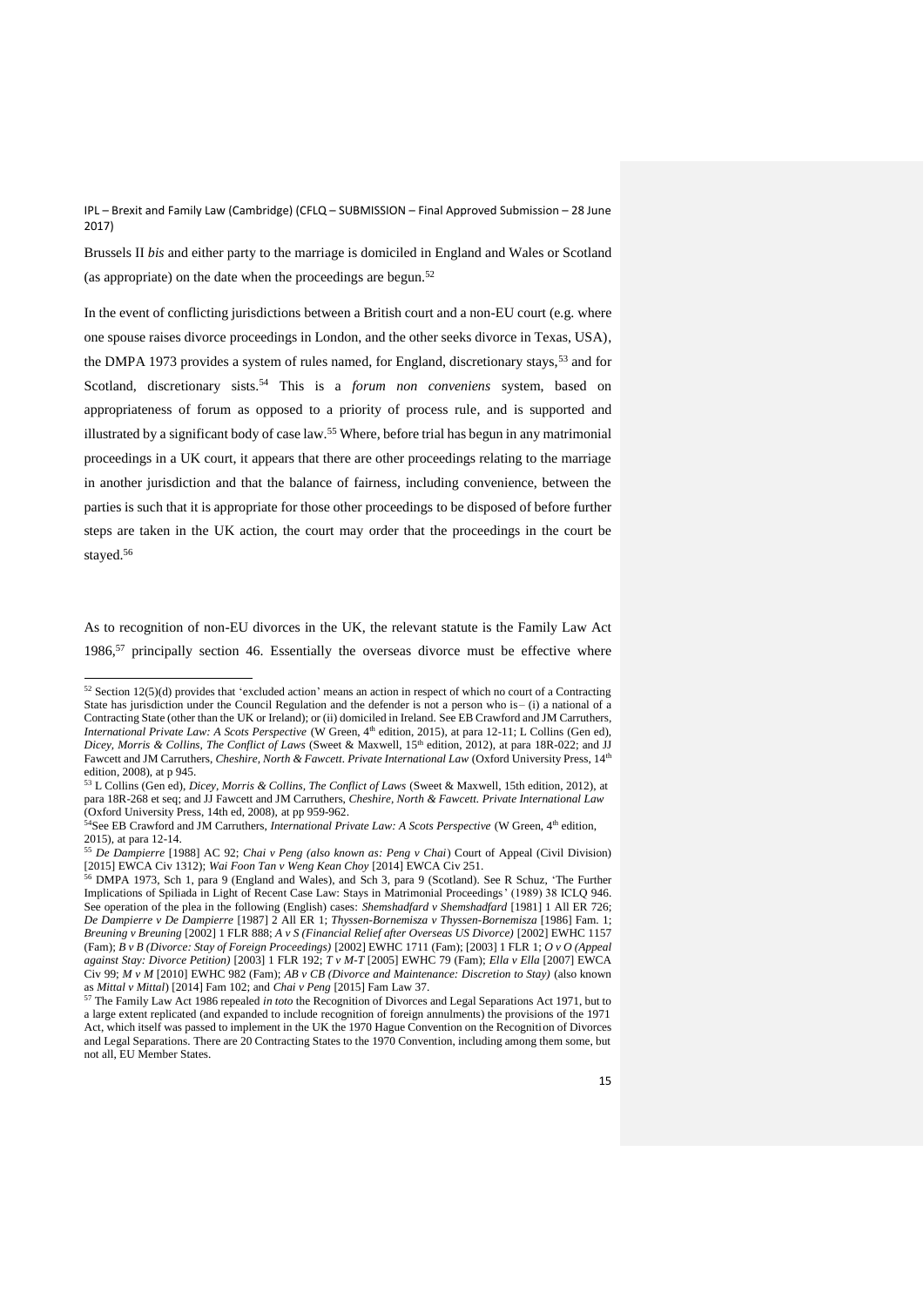obtained; and there must be a personal law connection between the issuing court and one or both parties (depending on the nature of the divorce as 'proceedings' or 'non-proceedings'), by virtue of domicile, habitual residence or nationality.<sup>58</sup>

In the matter of recognition of a British divorce in a non-EU Member State, the parties are at the whim of the foreign legal system's own recognition rules, and limping status is always a risk.

### **The implications of the Repeal Bill for cross-border matrimonial proceedings**

The Repeal Bill will have the effect of converting directly applicable EU law into UK law. What is the import of this for the area of law under discussion? The effect of the UK Government's strategy is that a domesticated, EU-derived version of Brussels II *bis* will (purportedly) continue to apply in UK law until legislators in the UK decide otherwise.<sup>59</sup>

Insofar as European instruments create unilateral obligations, it is meaningful to say that the *acquis* will be converted into domestic law. Reciprocity is not necessary in relation to the operation of certain private law instruments, such as the Rome  $I^{60}$  and  $II^{61}$  Regulations. With regard to such instruments, the UK can act unilaterally since the agreement of other Member States or European institutions is not required in order to adopt the terms of such instruments autonomously into British law, or to operate them. Technically, the jurisdiction allocation provisions contained in article 3 of Brussels II *bis* are unilateral in nature, and there should be no bar, therefore, on UK courts continuing to apply such rules. However, to apply article 3 in isolation from its ancillary *lis pendens* rule in article 19 (which rests upon mutuality) produces a skewed result insofar as the Brussels scheme envisages the jurisdiction allocation rules and the *lis pendens* rule to be part of a single scheme. With regard to bilateral or reciprocal private international law arrangements, it is meaningless, indeed delusional, to say that the UK shall convert the *acquis* into British law.

<sup>&</sup>lt;sup>58</sup> See EB Crawford and JM Carruthers, *International Private Law: A Scots Perspective* (W Green, 4<sup>th</sup> edition, 2015), at paras 12-28 – 12-32; L Collins (Gen ed), *Dicey, Morris & Collins, The Conflict of Laws* (Sweet & Maxwell, 15th edition, 2012), at para 18R-063; and JJ Fawcett and JM Carruthers, *Cheshire, North & Fawcett. Private International Law* (Oxford University Press, 14th ed, 2008), at p 992 et seq.

<sup>59</sup> March 2017 White Paper, para 2.8.

<sup>&</sup>lt;sup>60</sup> Regulation (EC) No 593/2008 of the European Parliament and of the Council of 17 June 2008 on the law applicable to contractual obligations (Rome I) OJ L 177, 4 July 2008, pp 6–16.

 $61$  Regulation (EC) No  $864/2007$  of the European Parliament and of the Council of 11 July 2007 on the law applicable to non-contractual obligations (Rome II) OJ L 199, 31 July 2007, pp 40–49.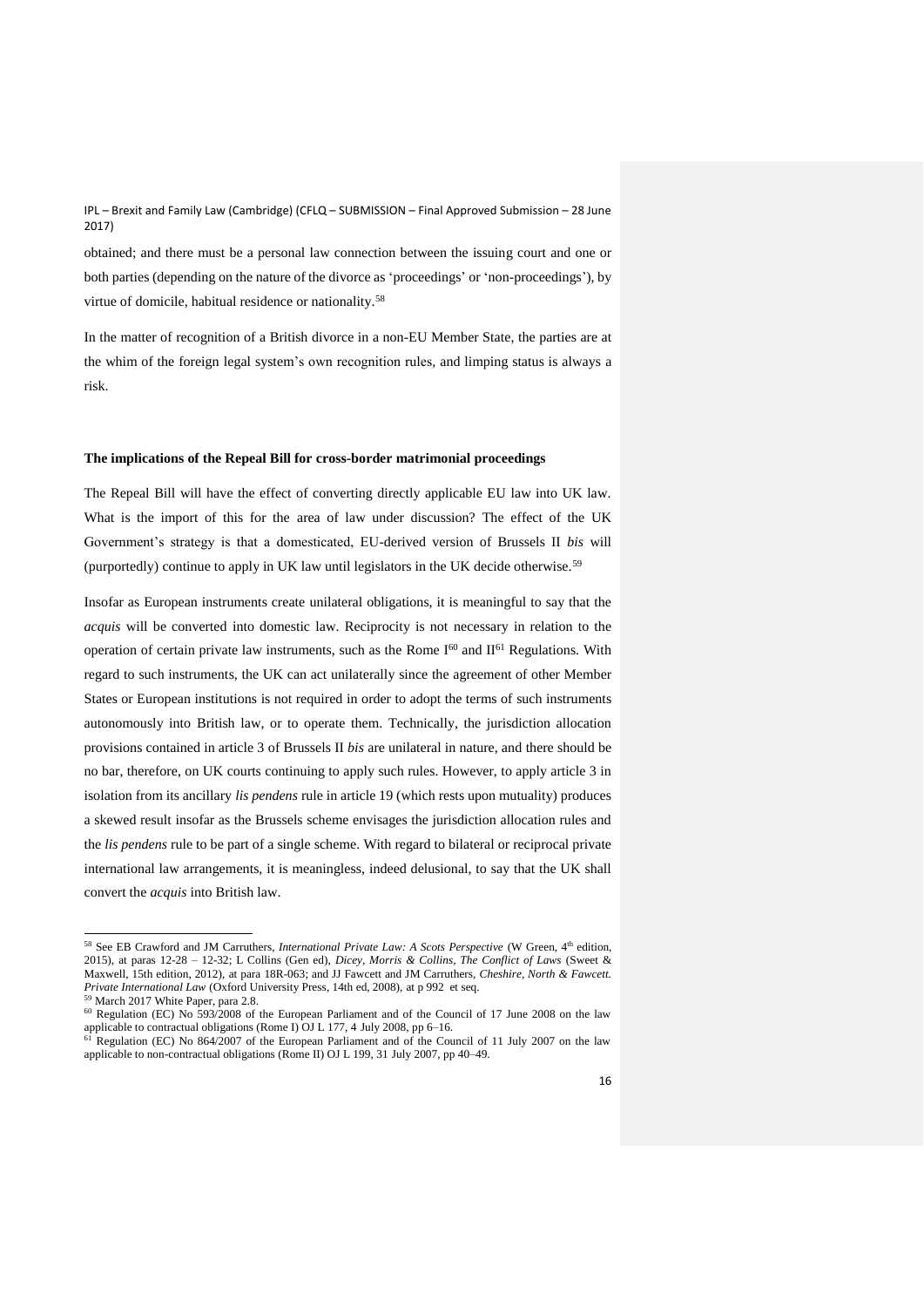Unilateral conversion cannot bring about the required reciprocity or mutuality that lies at the heart of the Brussels regime. While, in the event of conflicting matrimonial proceedings in a British court and a European Member State court, a second-seised court in the UK might be prepared, through operation of article 19 of Brussels II *bis* (or a nationalised, EU-derived version thereof) to defer to an earlier-seised French court, the converse would not necessarily apply.<sup>62</sup> Likewise, a British court might be willing, through operation of article 21 of Brussels II *bis* (or domesticated version thereof) to recognise and enforce without question a French judgment, but there would be no obligation on a French court to reciprocate vis-à-vis a British decree. The Brussels scheme of rules is couched in the language of 'other Member State', and without express agreement between the UK and the European Union, other European Member State courts will be unable, post-Brexit, to extend the operation of Brussels II *bis* to conflicting, concurrent proceedings in the UK, or to judgments emanating from a British court.<sup>63</sup>

The Government's March 2017 White Paper acknowledges the fact of loss of reciprocity, noting that, 'A significant amount of EU-derived law, even when converted into domestic law, will not achieve its desired legal effect in the UK once we have left the EU.'<sup>64</sup> Action will be needed to ensure continuing effectiveness.<sup>65</sup> Although the Government recognises the problem, there is no indication in its White Paper, nor in the evidence which the Minister of State for Courts and Justice gave to the House of Lords European Union Committee, <sup>66</sup> about how the continuing effectiveness of 'EU law' is to be secured. The mere reiteration on UK statute books of European measures cannot facilitate the operation of significant proportions of EU/EUderived law.<sup>67</sup> Since the Repeal Bill cannot deliver reciprocity, only the negotiation process can work to supply the lack.

### **The post-Brexit regulation of cross-border matrimonial proceedings**

There is an immediate threat to the legal services market in the UK, at least on the civil and commercial side, from the current lack of certainty.<sup>68</sup> Uncertainty creates anxiety and the

 $62$  It might apply by dint of residual national rules on conflicting jurisdictions.

 $63$  Though as in n 62, above, the operation of residual national rules might result in recognition.

<sup>64</sup> March 2017 White Paper, para 1.14.

<sup>65</sup> Ibid, para 3.2.

<sup>&</sup>lt;sup>66</sup> Evidence of The Rt Hon Sir Oliver Heald QC, Minister of State for Courts and Justice, Ministry of Justice, [\(http://www.parliament.uk/brexit-civil-justice-cooperation/\)](http://www.parliament.uk/brexit-civil-justice-cooperation/), Qs 38 - 46.

 $67$  March 2017 White Paper, para 3.5.

<sup>68</sup> House of Lords Committee Report, para 40.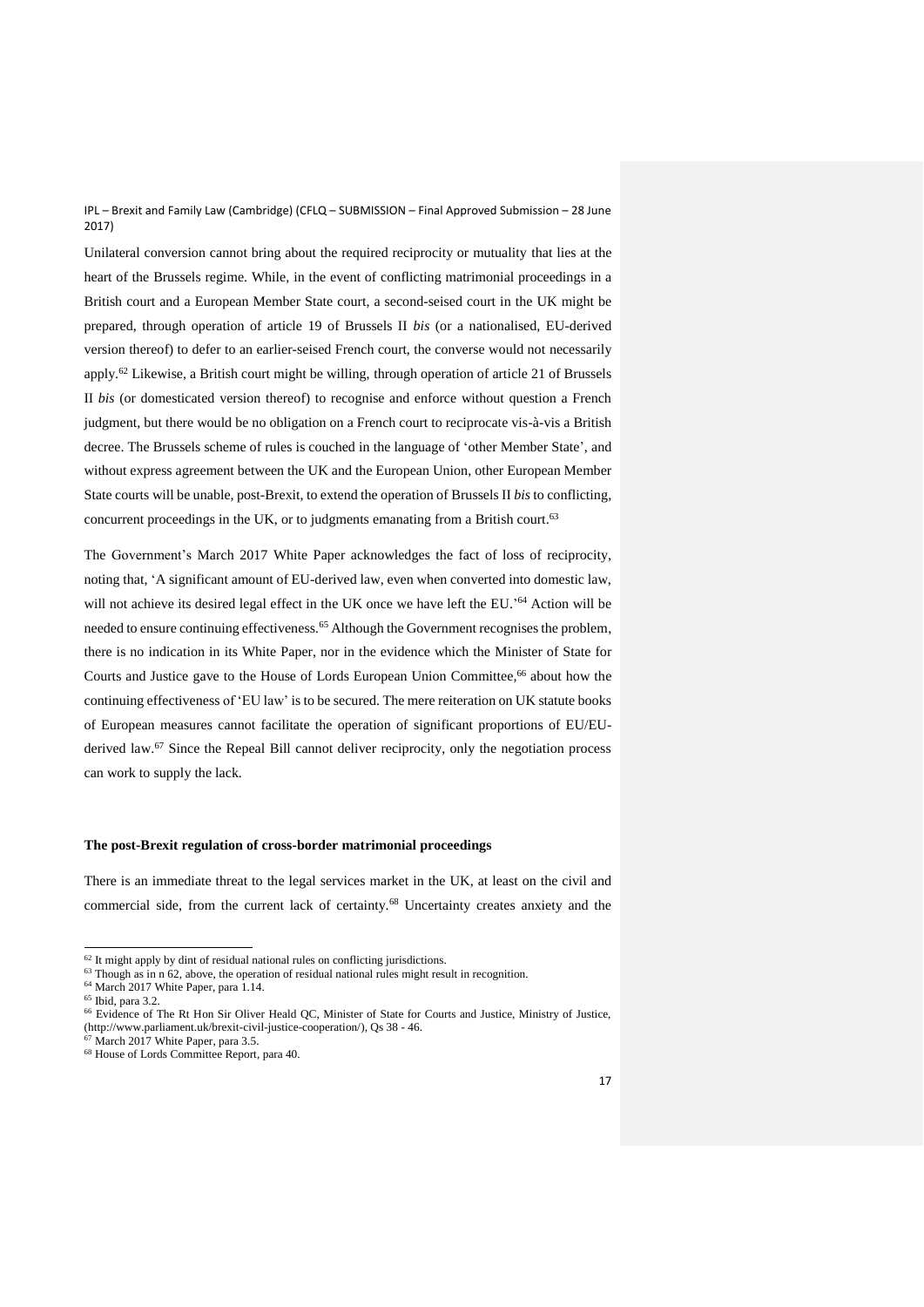danger is that parties who use the UK legal services market will take their business elsewhere. The 'macro' aim of the British Government in its Brexit negotiations is to avoid the UK's sustaining political and economic harm, but there is, or at least should be, a 'micro' aim of avoiding harm being sustained by the legal profession and the legal services infrastructure in the UK.

In the matrimonial and family law sphere, as in the civil and commercial law arena, identity of forum is highly significant, and the matter of portability of judgments throughout Europe and the rest of the world (and, in the family law context, universality of status) of great importance.<sup>69</sup>

It is imperative that there is certainty as to the immediate, post-Brexit state of the law. Adequate, 'fit for purpose' rules must be available with regard to matrimonial jurisdiction and judgment recognition to avoid the problem of limping status. It is likely that there will be a deadline of spring 2019 for finalising the withdrawal agreement, which will encompass disentangling the UK from the EU treaties, and securing an orderly Brexit. But a longer period of time is likely to be required in order to finalise arrangements for the future relationship between the UK and the European Union.

Moreover, if the short-term solution is to be different from the ultimate position, there will be a need for interim, transitional arrangements to regulate matters until the so-called 'landing zone' is reached. There will be difficult transitional problems, e.g. what solution should be adopted in the event that a French court, following withdrawal by the UK, is required to decide a question of recognition of a Scottish divorce handed down prior to withdrawal?

The March 2017 White Paper envisages a 'holding position', noting that European law will 'continue to apply until legislators in the UK decide otherwise'. <sup>70</sup> The remainder of this paper debates the question whether or not, in the mid to long term, it would be wise for the UK Government to seek to negotiate with the European Union a special arrangement regarding the operation of Brussels II *bis* in the context of wider negotiations concerning the portfolio of European measures introduced *sub nom* judicial cooperation in civil and commercial matters. Can Brussels II *bis* (and other judicial cooperation measures) be extended to apply as among EU Member States and a country which, post-Brexit, will be a Third State? For cross-border

<sup>69</sup> See, in civil and commercial law, *Ministry of Justice Analytical Series Paper*, 'Factors Influencing Litigants' Decisions to Bring Commercial Claims to the London Based Courts' (2015), at p 15.

<sup>70</sup> March 2017 White Paper, para 2.8.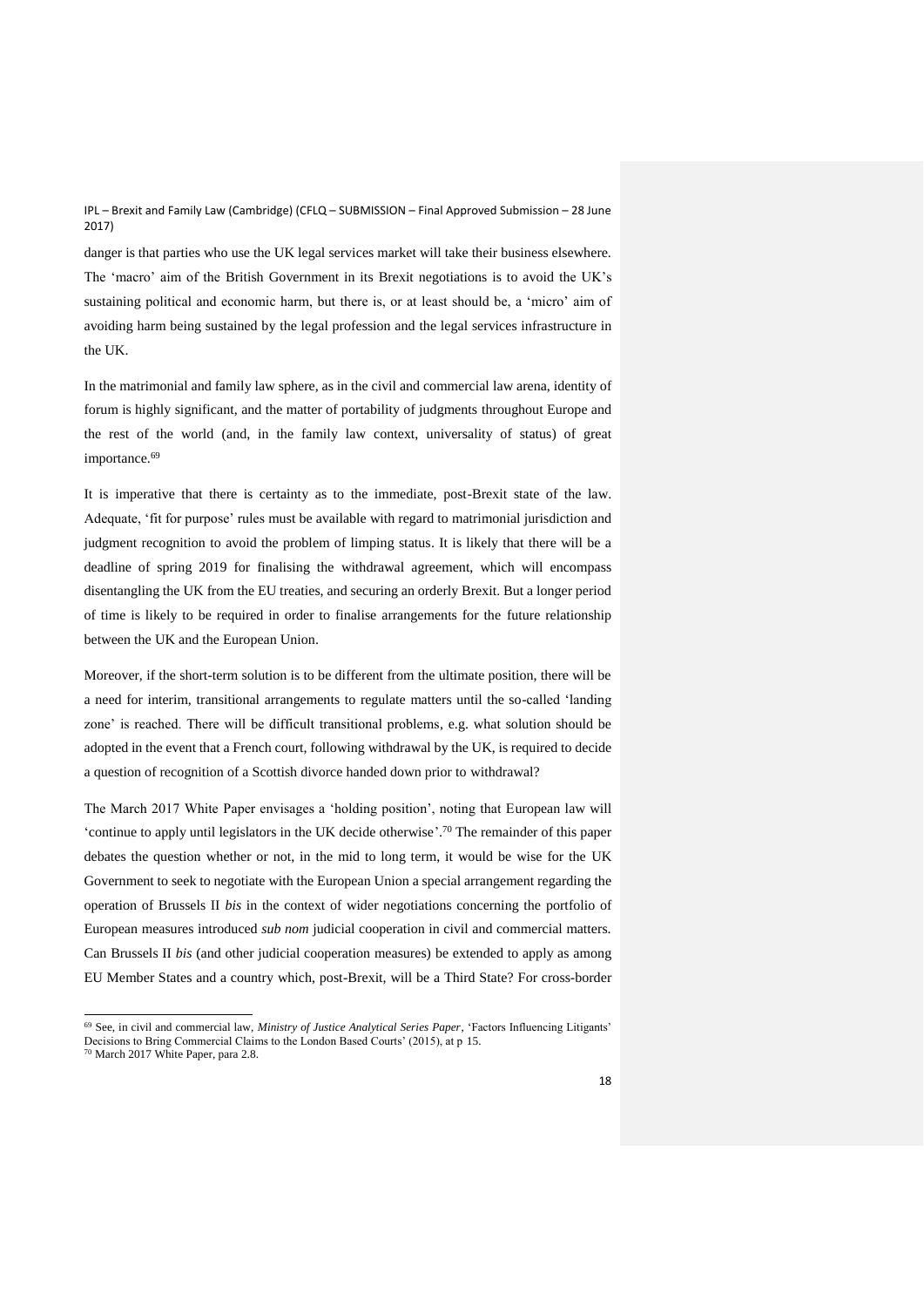matrimonial proceedings, there is an alternative, namely, the authorisation by the Westminster Parliament and, where appropriate, by devolved administrations, of use by British courts of the 'non-EU' rules of private international law currently applicable in 'non-EU cases', or a modernised version thereof. The merits and demerits of these opposing solutions are explored below, through the device of an imaginary dialogue between Pallas Athene<sup>71</sup> and Boadicea.<sup>72</sup>

*Boadicea***.** I take the part of advocate for the clean-break from the European Union, confident that the rules of jurisdiction and recognition outlined for use in international (i.e. non-EU) cross-border matrimonial proceedings will amply supply a set of rules sufficient for the new post-Brexit situation, cleaving to the argument that in matters of divorce, the legal systems of England and Scotland can, and should, cope without the Brussels regime or any copycat version of it.

*Pallas Athene***.** I put forward the view that the UK has benefitted greatly from the rules contained in Brussels II *bis*. It provides a clear, rapid, refine-able system, admittedly civilian in nature, to regulate matters of jurisdiction, including conflicts of jurisdiction, and to guarantee mutual recognition and enforcement of judgments intra-EU. It is in the interests of the UK and the European Union to seek to maintain a variant of the Brussels system, as near as possible to the existing framework. Achieving a *bilateral* agreement between the UK and the European Union, similar to that currently in place among EU Member States, must be the objective.

Reciprocity is crucial, and operates to the great mutual benefit of the citizens and denizens of all European Member States. Due appreciation of this shared advantage will assist negotiations. Think not only of the 1.2 million UK citizens living elsewhere in the European Union, but also of the 3 million citizens of other European Union Member States living in the UK.

The Repeal Bill, we have been told, will have three primary elements.

 $\overline{a}$ 

'First, it will repeal the European Communities Act 1972, and in so doing, return power to UK politicians and institutions. Second, the Bill will preserve EU law where it stands at the moment before we leave the EU. Parliament (and, where appropriate, the

 $71$  Greek goddess of reason, wisdom, intelligence and skill, renowned as a great tactician and strategist.

<sup>&</sup>lt;sup>72</sup> Or Boudica, queen of the British Celtic Iceni tribe who led an uprising against the occupying forces of the Roman Empire in c AD 60.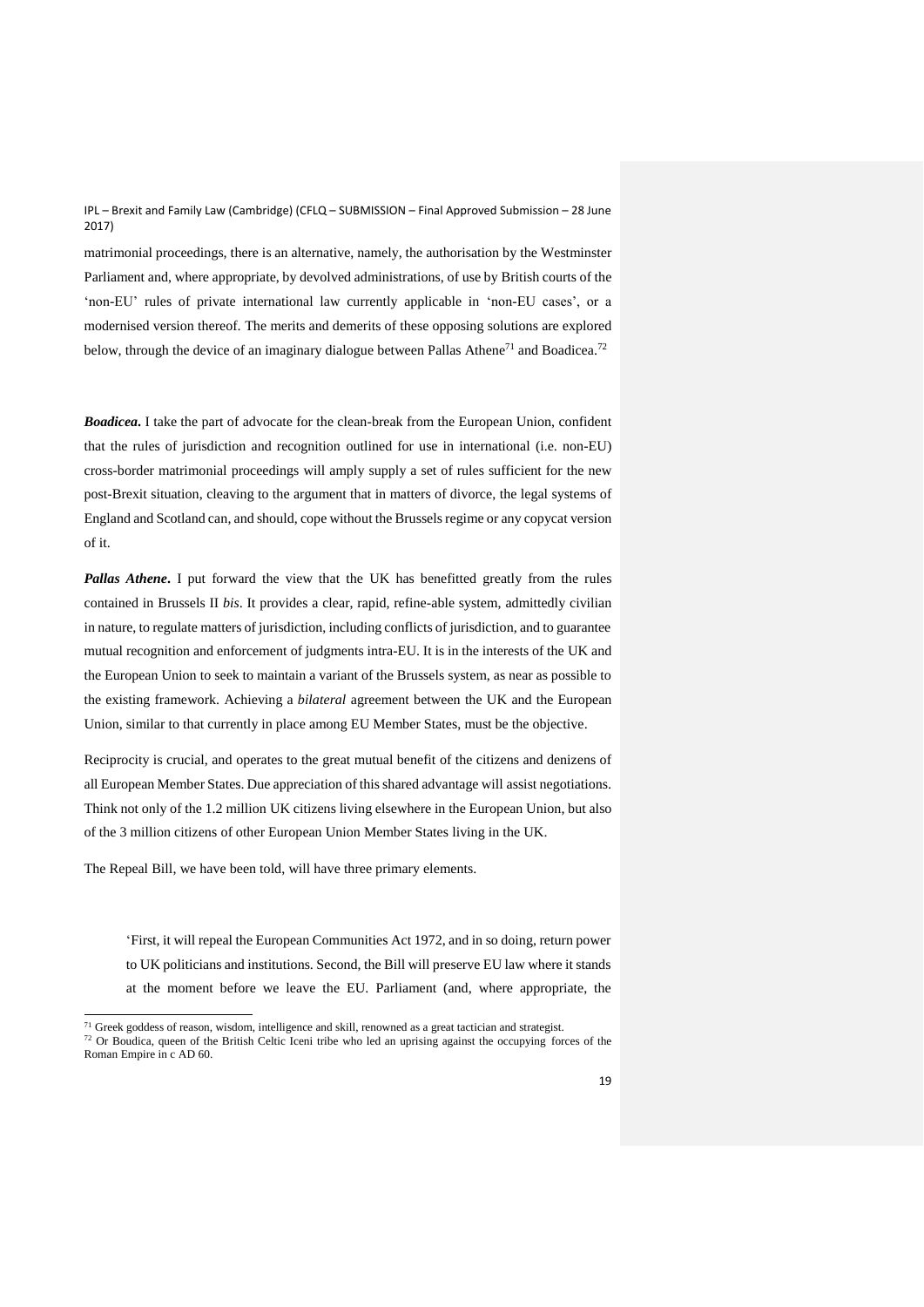devolved legislatures) will then be able to decide which elements of that law to keep, amend or repeal once we have left the EU. The UK courts will then apply those decisions of Parliament and the devolved legislatures. Finally, the Bill will enable changes to be made by secondary legislation to the laws that would otherwise not function sensibly once we have left the EU, so that our legal system continues to function correctly outside the EU.' 73

It is essential to secure certainty and stability, and the best way to achieve this, in the first instance, is to preserve European law by converting it into domestic law, and thereby to ensure that all European laws continues to be directly applicable in the UK. In the immediate post-Brexit aftermath, continuity is important for families. On Brexit Day  $+1$ , we must have in place a body of rules which will confer jurisdiction on UK courts. Importing Brussels II *bis* into British law, by transfer of the *acquis communitaire* under the Repeal Bill, so that it continues to exist, from a British point of view at least, is the first step. As the Government has indicated, 'It will be open to Parliament in the future to keep or change these laws.' 74

**B.** Brussels II *bis* can continue to exist on paper, and so far as any unilateral provision or obligation is concerned. Brussels II *bis* can be carried over, but that exercise is futile so far as the instrument depends on mutuality and membership of a club, of which the UK will no longer be a member on Brexit Day + 1.

While courts in the UK might be prepared on a Brussels II *bis* principle to recognise without question a French decree of divorce, there would be no obligation on French courts to reciprocate vis-à-vis an English or Scots decree.<sup>75</sup> Indeed other Member States will not be able, post-Brexit, to extend the operation of the regulation to judgments emanating from courts in the UK.

**PA.** That's why it is right to ensure ongoing effectiveness of the current reciprocal system by seeking to negotiate an agreement with the European Union parallel to Brussels II *bis* (or future

<sup>&</sup>lt;sup>73</sup> Government White Paper, 'The United Kingdom's exit from and new partnership with the European Union' Department for Exiting the European Union and The Rt Hon David Davis MP (CM 9417) (2 February 2017), p 10. See, subsequently, The Queen's Speech and Associated Background Briefing on the Occasion of the Opening of Parliament on Wednesday 21 June 2017, Her Majesty's Most Gracious Speech to Both Houses of Parliament, Wednesday 21 June 2017, at pp 17–18.

<sup>74</sup> Ibid.

 $75$  Though as stated at n 63, above, the operation of residual national rules might result in recognition.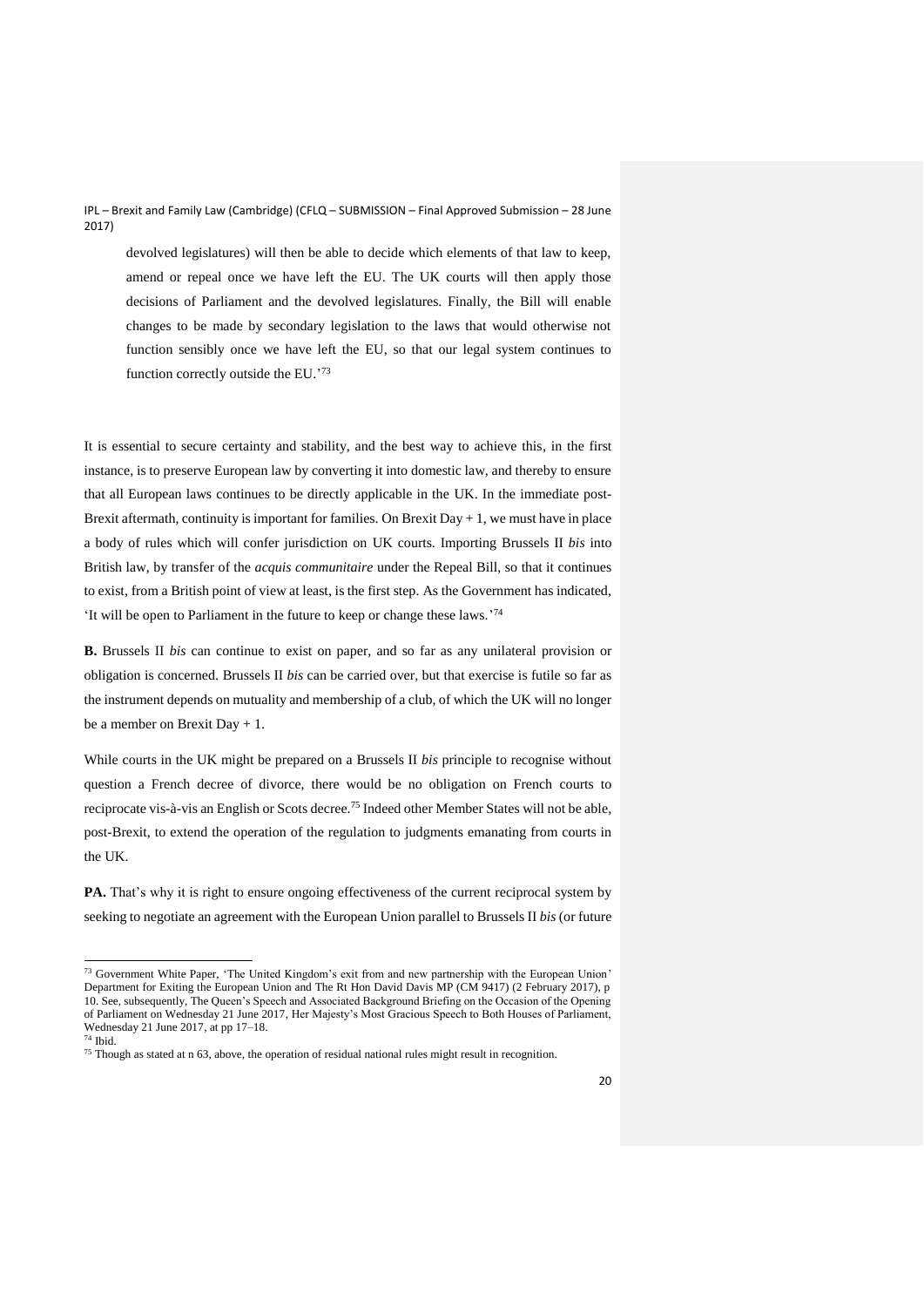recast version). Our aim must be for the UK Government to strike with the European Union a bilateral agreement to secure a 'package', encompassing the Brussels portfolio in commercial law<sup>76</sup> and in family law<sup>77</sup> and in matters of procedure.<sup>78</sup> For the purpose of our immediate discourse, however, let the arguments be restricted to matrimonial proceedings.

**B.** But Prime Minister Theresa May has declared that the UK is,

'… taking control of our own affairs, as those who voted in their millions to leave the European Union demanded we must. So we will take back control of our laws and bring an end to the jurisdiction of the European Court of Justice in Britain. Leaving the European Union will mean that our laws will be made in Westminster, Edinburgh, Cardiff and Belfast. And those laws will be interpreted by judges not in Luxembourg but in courts across this country. Because we will not have truly left the European Union if we are not in control of our own laws.'79

To negotiate a bespoke arrangement, which is a fairly close copy of the Brussels regime, is a cheat on the British people, and unacceptable politically. The British people will find it hard to understand why the Government is actively seeking cooperation with the European Union, while at the same time seeking to escape European legal domination.

**PA.** If the British people knew what was good for them legally at a time of marital upset, they would fight to keep a version of Brussels II *bis*. There is a need for a tailor-made UK-EU agreement which will secure the same end. Although it might be naïve to imagine that matters of private international law will have a high political priority in the withdrawal negotiation,

 $76$  In relation to jurisdiction and judgment enforcement, Brussels I Recast and its progeny, including Regulation 861/2007 creating a European small claims procedure [2007] OJ L199/1; and Regulation 805/2004 creating a European Enforcement Order for uncontested claims [2004] OJ L143/15; and Regulation 1896/2006 creating a European order for payment procedure [2006] OJ L399/1. In relation to choice of law, Rome I and Rome II.

<sup>77</sup> Brussels II *bis*, and Council Regulation 4/2009 on jurisdiction, applicable law, recognition and enforcement of decisions and cooperation in matters relating to maintenance obligations [2009] OJ L7/1.

<sup>&</sup>lt;sup>78</sup> E.g. matters covered by Regulation 1206/2001 on cooperation between the courts of the Member States in the taking of evidence in civil or commercial matters [2001] OJ L174/1, and Regulation 1393/2007 on the service in the Member States of judicial and extrajudicial documents in civil or commercial matters [2007] OJ L324/79 (replacing Regulation 1348/2000 [2000] OJ L160/37).

 $79$  Lancaster House speech (17 January 2017), setting out the UK Government's plan for the Brexit negotiations; Section 2 ('Control of our own laws') [\(https://www.gov.uk/government/speeches/the-governments-negotiating](https://www.gov.uk/government/speeches/the-governments-negotiating-objectives-for-exiting-the-eu-pm-speech)[objectives-for-exiting-the-eu-pm-speech\)](https://www.gov.uk/government/speeches/the-governments-negotiating-objectives-for-exiting-the-eu-pm-speech).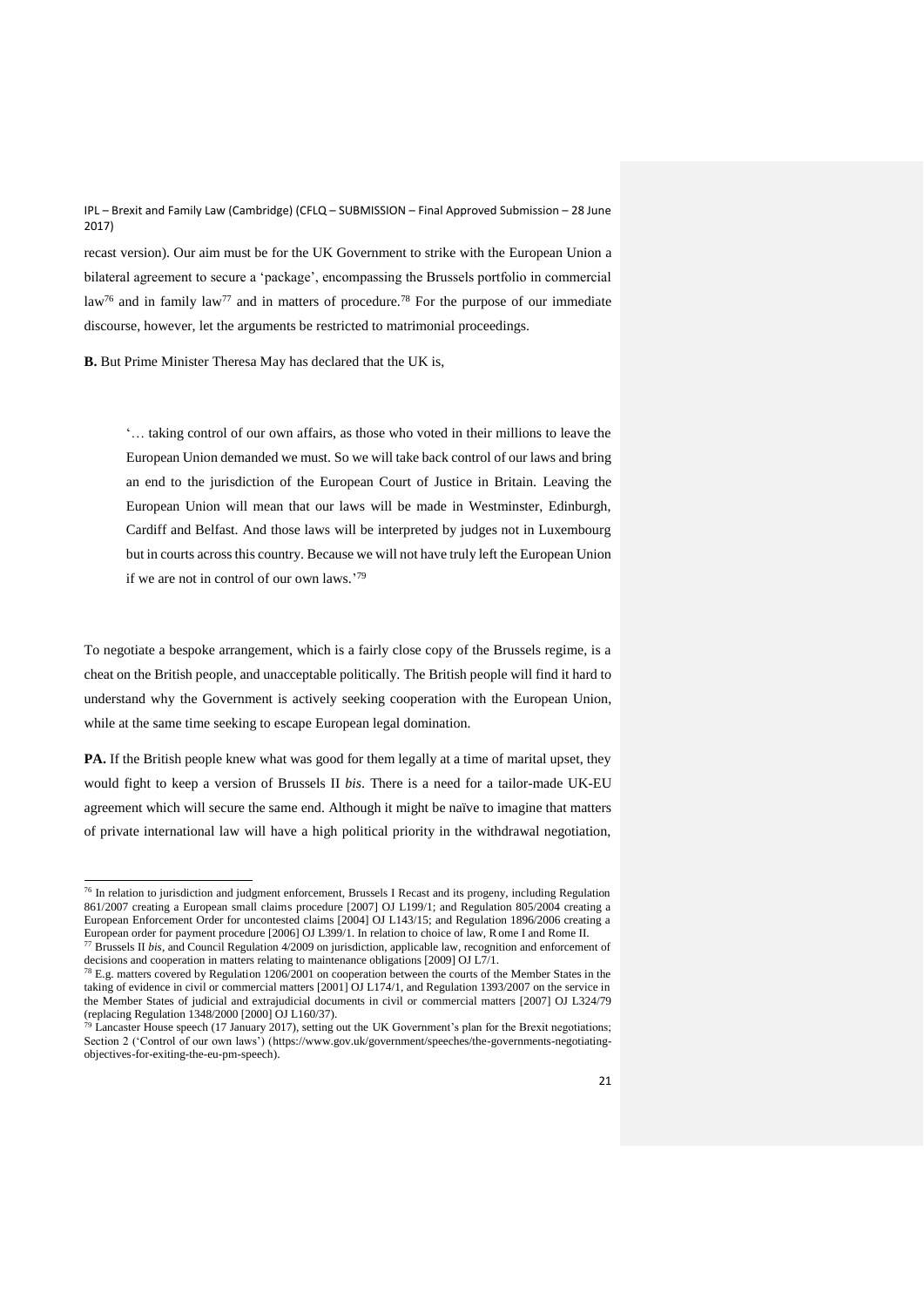cross-border legal disputes are inevitable in business and family matters alike, and the Minister of State for Courts and Justice, Sir Oliver Heald, has confirmed that the content of Brussels II *bis* will 'form part of the forthcoming Brexit negotiations'. <sup>80</sup> Likewise, the House of Lords European Union Committee has urged the Government to 'keep as close to these rules as possible when negotiating their post-Brexit application.' <sup>81</sup> Given commercial priorities, however, it is probable that the commercial law agenda will lead, and family law follow.

Let an agreement be struck, whereby the essence of Brussels II *bis* (or recast, as appropriate) can operate among Member States of the European Union and the UK. The model can be the  $EC/Denmark$  Agreement, $82$  which extended as between the European Community and Denmark the provisions of the Brussels I Regulation, $83$  with certain amendments of a fairly minor nature.

**B.** But the EC/Denmark Agreement relates only to instruments concerning civil and commercial law. There is no counterpart agreement for family law; there has been no agreement to extend the operation of Brussels II *bis* to relations between the European Union and Denmark.

**PA.** If there is negotiating will, something akin to the Agreement could be drafted of new to operate in matrimonial matters.

**B.** But there's a snag. In her Lancaster House speech, Prime Minister Theresa May said that, for the future, we 'will … bring an end to the jurisdiction of the European Court of Justice in Britain.' 84

<sup>&</sup>lt;sup>80</sup> See House of Lords Committee Report reference to evidence of the Rt Hon Sir Oliver Heald QC MP, Minister of State for Courts and Justice, Ministry of Justice, at para 83.

<sup>81</sup> House of Lords Committee Report, para 23; cf House of Commons Committee Report, para 25.

<sup>&</sup>lt;sup>82</sup> Agreement between the European Community and Denmark on Jurisdiction and the Recognition and Enforcement of Judgments in Civil and Commercial Matters [2005] OJ L299/62.

<sup>83</sup> Council Regulation (EC) No.44/2001 on jurisdiction and the recognition and enforcement of judgments in civil and commercial matters (OJ L12, 16 January 2001). See further Council of the European Union Press Release 8402/06 (re Luxembourg meeting, April 2006), noting agreement concerning the extension to Denmark of the Brussels I Regulation (Decision 6922/06); and The Civil Jurisdiction and Judgments Regulations 2007 (SI 2007/ 1655). In terms of art 3.2 of the EC-Denmark Agreement, whenever amendments were adopted to the Brussels I Regulation, Denmark was required to notify the Commission of its decision whether or not to implement the content of such amendments. By letter of 20 December 2012 Denmark notified the Commission of its decision to implement the contents of Brussels I Recast, and so the recast regulation applies to relations between the EU and Denmark (Agreement between the European Community and the Kingdom of Denmark on jurisdiction and the recognition and enforcement of judgments in civil and commercial matters OJ L79/4, 21 March 2013).

<sup>84</sup> Lancaster House speech (17 January 2017), setting out the UK Government's plan for the Brexit negotiations; Section 2 ('Control of our own laws') (https://www.gov.uk/government/speeches/the-governments-negotiatingobjectives-for-exiting-the-eu-pm-speech).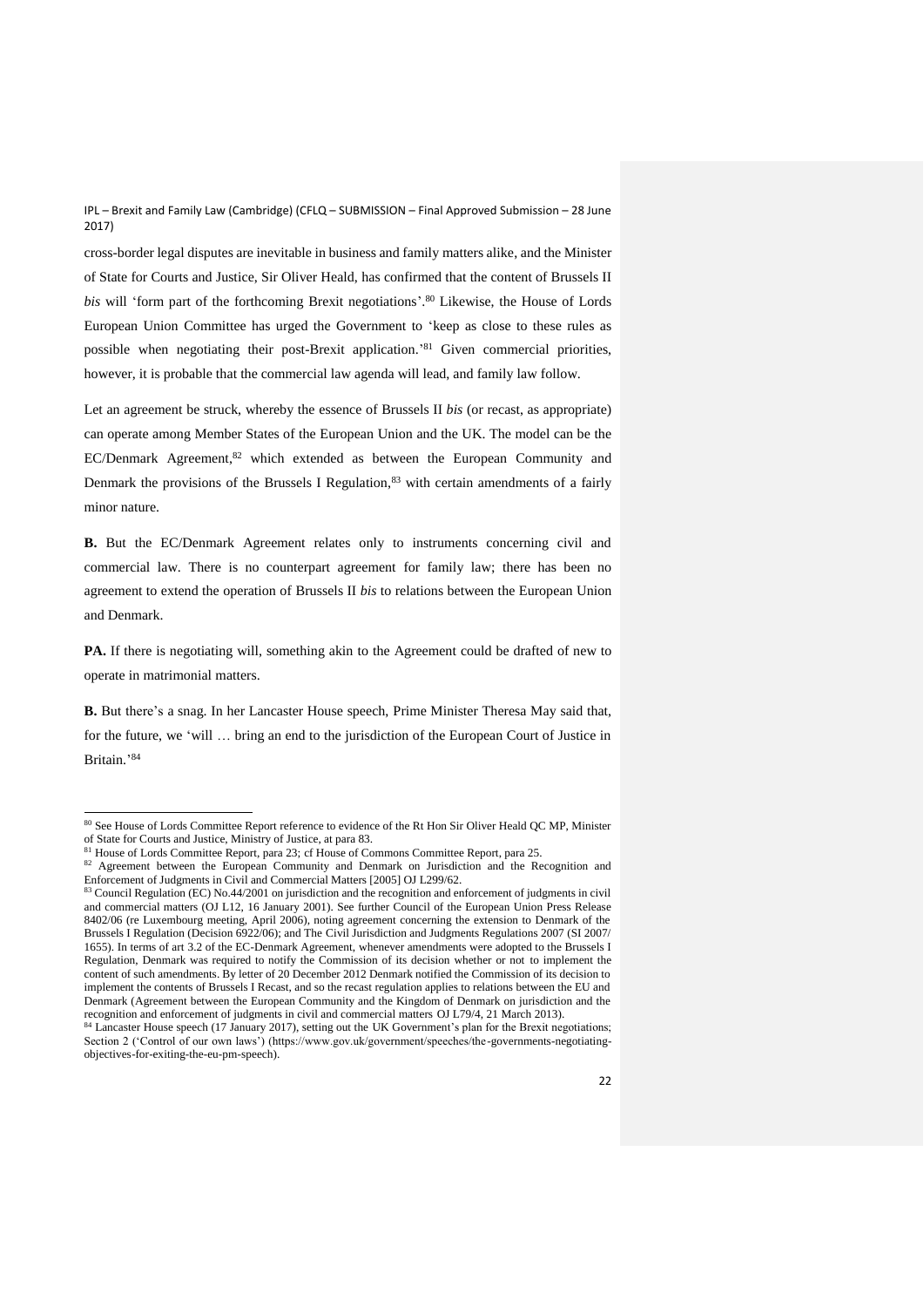The UK Government has assured us that, 'The Great Repeal Bill will not provide any role for the CJEU in the interpretation of [such new law as may be passed post-Brexit by the UK and devolved legislatures], and the Bill will not require the domestic courts to consider the CJEU's jurisprudence.' 85

Admittedly, the position is not as clear cut as might at first appear: for reasons of certainty and continuity the UK Government accepts that, 'Everyone will have been operating on the basis that the law means what the CJEU has already determined it does, and any other starting point would be to change the law.<sup>86</sup> ... [T]he Bill will provide that historic CJEU case law be given the same binding, or precedent, status in our courts as decisions of our own Supreme Court.'<sup>87</sup>

CJEU case law, as it exists on Brexit Day, will continue to be relevant in British courts. But this will not infringe the autonomy of the UK Supreme Court for it may treat historic decisions of the CJEU as being subject to the same rule as was adopted in the Practice Statement of the House of Lords in 1966, to the effect that, 'while treating its former decisions as normally binding, it will depart from its previous decisions "when it appears right to do so".'<sup>88</sup>

With regard to the negotiation of any agreement between the European Union and the UK on the portfolio of Brussels instruments, or any single instrument, the conceding, or not, for the *future*, of the jurisdiction of the Court of Justice of the European Union ('CJEU') is likely to be a major stumbling block.

PA. On an EC/Denmark Agreement model, the great benefit would be that the UK would be required, when interpreting the agreement, only to take 'due account of' the rulings contained in CJEU case law. In considering how much respect must be accorded to CJEU interpretative jurisprudence, article 6.2 of the EC/Denmark Agreement is a useful template:

Article 6 Jurisdiction of the Court of Justice of the European Communities in relation to the interpretation of the Agreement

…

<sup>&</sup>lt;sup>85</sup> March 2017 White Paper, para 2.13.

<sup>86</sup> March 2017 White Paper, para 2.15.

<sup>&</sup>lt;sup>87</sup> March 2017 White Paper, para 2.16.

<sup>88</sup> Ibid.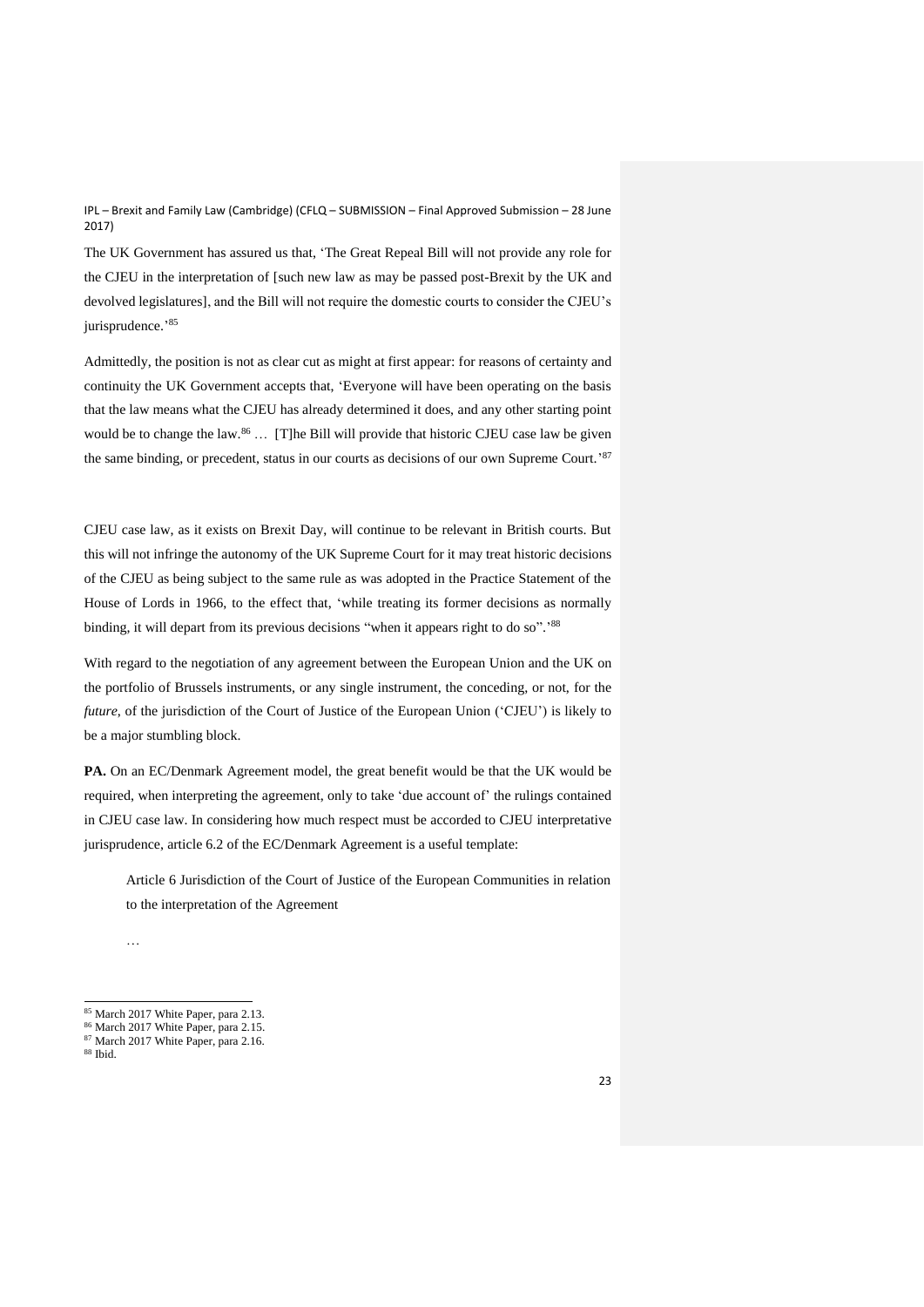2. Under Danish law, the courts in Denmark shall, when interpreting this Agreement, take *due account* of the rulings contained in the case law of the Court of Justice in respect of provisions of the Brussels Convention, the Brussels I Regulation and any implementing Community measures.<sup>89</sup>

Alternatively, one can look to the Lugano II Convention<sup>90</sup> as the guide, namely, the  $2007$ Convention on jurisdiction and the recognition and enforcement of judgments in civil and commercial matters, between the European Community and the Republic of Iceland, the Kingdom of Norway, the Swiss Confederation and the Kingdom of Denmark.<sup>91</sup>

With regard to interpretation of Lugano II, the wording in the Lugano model is similar, but not identical, to the EC/Denmark Agreement model. Article 1 of Protocol 2 on the Uniform Interpretation of the Convention and on the Standing Committee<sup>92</sup> provides that any court applying and interpreting Lugano II shall pay due account to the principles laid down by any relevant decision upon the Lugano I or II Conventions, and the Brussels I Regulation and amendments thereof, rendered by the courts of Lugano Contracting States and by the Court of Justice of the European Communities.

With regard to any bilateral UK-EU Agreement in relation to the Brussels portfolio of instruments, use of the words 'due account' would afford a measure of discretion to UK courts to decline to follow decisions of the CJEU. Paying 'due account' leaves open a window of opportunity for a British court to examine a CJEU decision, but decide to disregard it.

**B.** 'Due account'? Weasel words. While 'due account' may provide an escape route, why should the European Union negotiators, all of whose Member States' legal systems are required to submit to the compulsory jurisdiction of the CJEU and are bound by its decisions, accept a

<sup>89</sup> Emphasis added.

<sup>&</sup>lt;sup>90</sup> A parallel scheme of rules of jurisdiction and judgment enforcement was brought into force for the European Free Trade Association area (comprising, for the instant purposes, Iceland, Norway and Switzerland; the principality of Liechtenstein, an EFTA Contracting State, did not ratify the Lugano I or II Conventions) by the 1988 Lugano ('Parallel') Convention on Jurisdiction and Enforcement of Judgments in Civil and Commercial Matters, which was extended to operate in the UK by means of the Civil Jurisdiction and Judgments Act 1991. Lugano II replaces the 1988 Lugano Convention in terms which, in general, are parallel to those contained in the Brussels I Regulation.

<sup>&</sup>lt;sup>91</sup> Signed on behalf of the European Community on 30 October 2007. See Decision 2007/712/EC on the signing, on behalf of the Community, of the Convention on jurisdiction and the recognition and enforcement of judgments in civil and commercial matters [2007] OJ L339/1; and Decision 2009/430/EC concerning the conclusion of the Convention on jurisdiction and the recognition and enforcement of judgments in civil and commercial matters [2009] OJ L147/1. See also Civil Jurisdiction and Judgment Act 1982, as amended by the Civil Jurisdiction and Judgments Regulations 2009 (SI 2009/3131).

<sup>92</sup> Protocol 2 on the uniform interpretation of the Convention and on the Standing Committee (OJ L339/27) (21 December 2007).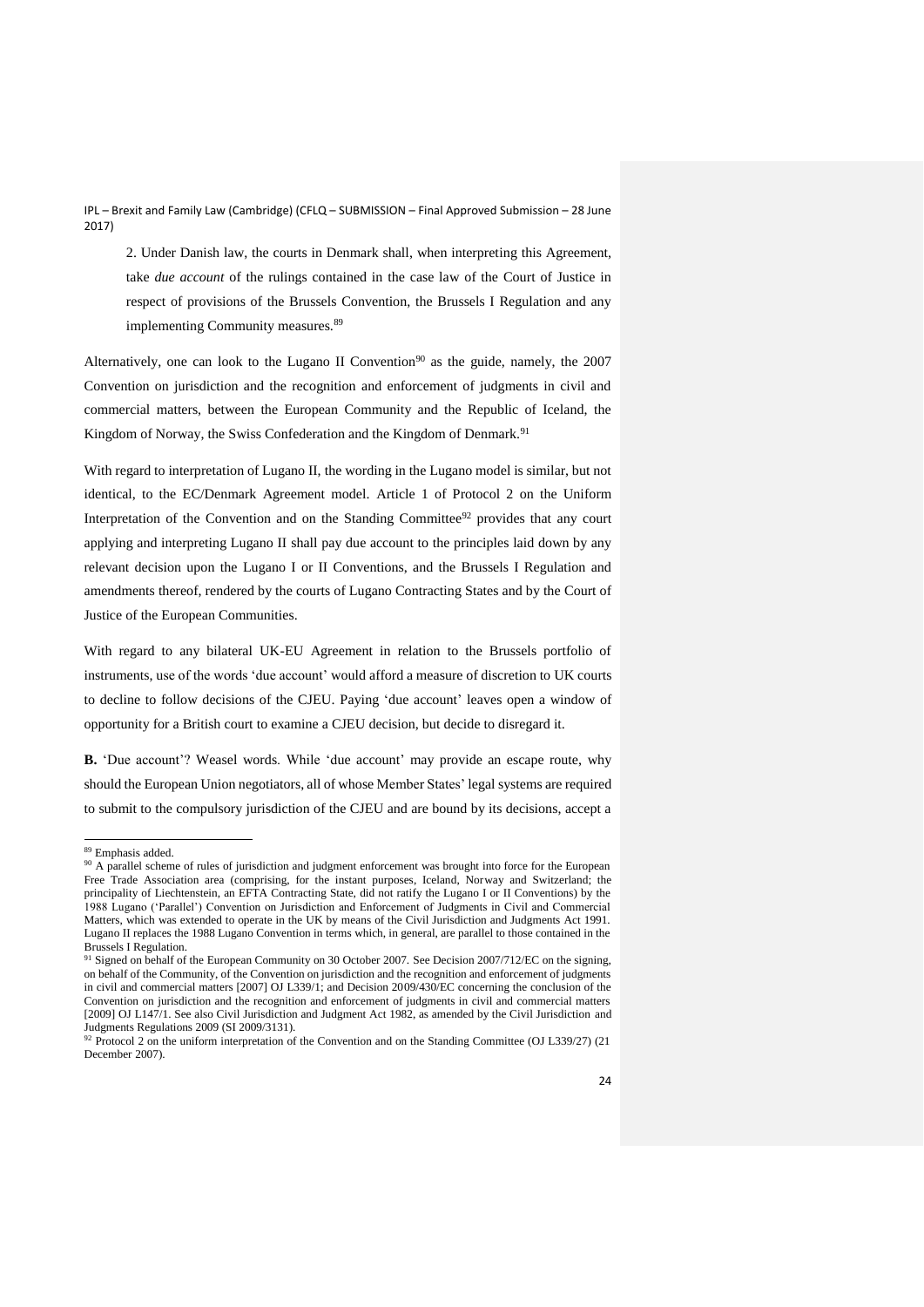special UK position in relation to interpretation? One can't leave a club, and stop paying membership subscriptions, and expect to retain benefits better than those who continue as members of the club.

**PA.** Looking to the future, a UK-EU Agreement would be a new arrangement. As far as interpretation is concerned, it is in the nature of things that European regulations are interpreted differently in different Member States; rules are composed of words, not mathematical formulae.

**B.** On that point, if there is no overarching court having mandatory jurisdiction, how far and how quickly would a British version of Brussels II *bis* (either a domesticated, EU-derived version, applicable from Brexit Day in terms of the Repeal Bill, or a renegotiated version in terms of a UK-EU Agreement) diverge from the instrument as known and interpreted among European Member States? Such divergence, over time, may make a Brussels II *bis* simulacrum increasingly less valuable as its common core weakens.

**PA.** If the UK Government adheres strongly to its view that the CJEU can exercise no oversight on the interpretation and development of principles of law in this area, this will cut down negotiating options, for some degree of CJEU oversight of interpretation is likely to be a red line for negotiators for the European Union.<sup>93</sup>

**B.** But when the UK leaves the European Union, there will be no UK judge on the CJEU to influence interpretation. Why should the UK hitch itself to a wagon without knowing where, or being able to control where, that wagon is going?<sup>94</sup> There is no need for a system with an overarching court. Systems of international regulation created by the Hague Conference on Private International Law do not have such a court.

Let me put the case for the alternative. The UK will have some sort of solution on Brexit Day + 1 in the form of a domesticated, lop-sided version of Brussels II *bis* (or Recast) applicable in UK law. But I contend that the medium and long-term aim is to strive for a bolder, more satisfactory solution, untrammelled by CJEU jurisdiction and Brussels-inspired rules.

<sup>&</sup>lt;sup>93</sup> Cf House of Lords Committee Report, para 142.

<sup>94</sup> Cf Evidence of Patrick Robinson, Partner, Linklaters LLP, to House of Commons Justice Committee during evidence session on 20 December 2016 regarding investigation into 'Implications of Brexit for the Justice System'.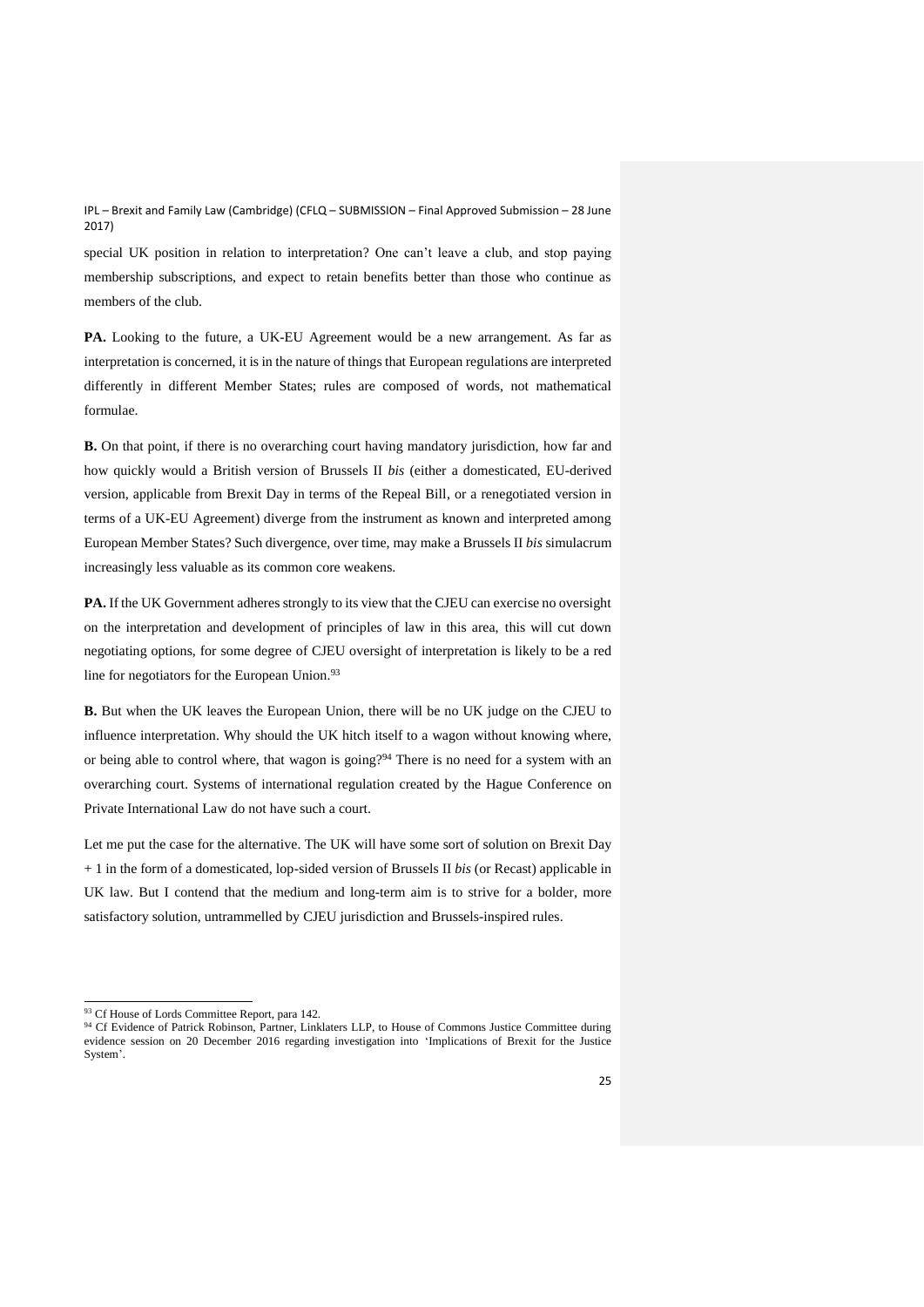As regards matrimonial jurisdiction of the English and Scottish courts, the currently applicable, residual national rules of jurisdiction could apply in all cases, to the (simple) effect that a Scots or English forum would have jurisdiction to entertain an action for divorce or separation, if either party to the marriage is domiciled in Scotland or England (as appropriate) on the date when the action is begun.<sup>95</sup>

**PA.** That would reduce the opportunities for parties to have their proceedings heard in the UK, an outcome which would be regrettable from the perspective of many litigants; easy access to British courts is advantageous for many parties. Brussels II *bis* offers, through article 3, seven potential bases of jurisdiction. It would be a retrograde step to revert to using 'domicile' as the connecting factor, and more so as the sole connecting factor. Retaining multiple bases of jurisdiction will safeguard the legal services market in the UK.

**B.** It will help the legal services market in London, but will it bring much business to other parts of the country? Some of the family law issues which Brexit raises concern the position of London as a pre-eminent forum in divorce litigation. As far as Scotland is concerned, why have seven grounds of jurisdiction, with overlap among them, when there could be a more straightforward, streamlined approach? It is desirable to simplify the rules of jurisdiction.

I admit that confining jurisdiction to cases where one party at least is domiciled in England or Scotland would restrict jurisdiction options from the parties' points of view, and would reduce business in the British courts. I might even concede that, since prior to the coming into effect of Brussels II *bis*, the rule in UK courts was based upon either party's domicile in the putative jurisdiction, or on his/her having been habitually resident there for a period of one year immediately prior to the date on which the action was begun,  $96$  and since UK courts now are very familiar with the concept of 'habitual residence', a more contemporary approach than adherence to the tool of domicile might be the adoption as the relevant connecting factor of habitual residence of either party in Scotland or England on the date when the action is begun. But I hold to my contention that loss of article 3 of Brussels II *bis* would be no real loss; the Regulation, and article 3 in particular, have been subject to legitimate criticism.<sup>97</sup>

<sup>95</sup> DMPA 1973, Part II Jurisdiction in Matrimonial Proceedings (England and Wales) and Part III Jurisdiction in Matrimonial Causes (Scotland). See p **XX** [*Purely domestic matrimonial proceedings*], above.

<sup>96</sup> EB Crawford, *International Private Law* (W Green, 1st edition, 1998), at para 10.07; L Collins (Gen ed), *Dicey & Morris on the Conflict of Laws* (Sweet & Maxwell, 13th edition, 2000), at para 18R-001 et seq.

<sup>97</sup> See for example EB Crawford and JM Carruthers, *International Private Law: A Scots Perspective* (W Green, 4 th edition, 2015), at paras 12-07-12-10; L Collins (Gen ed), *Dicey, Morris & Collins, The Conflict of Laws* (Sweet & Maxwell, 15th edition, 2012), at paras 18-005-18-006; JJ Fawcett and JM Carruthers, *Cheshire, North &*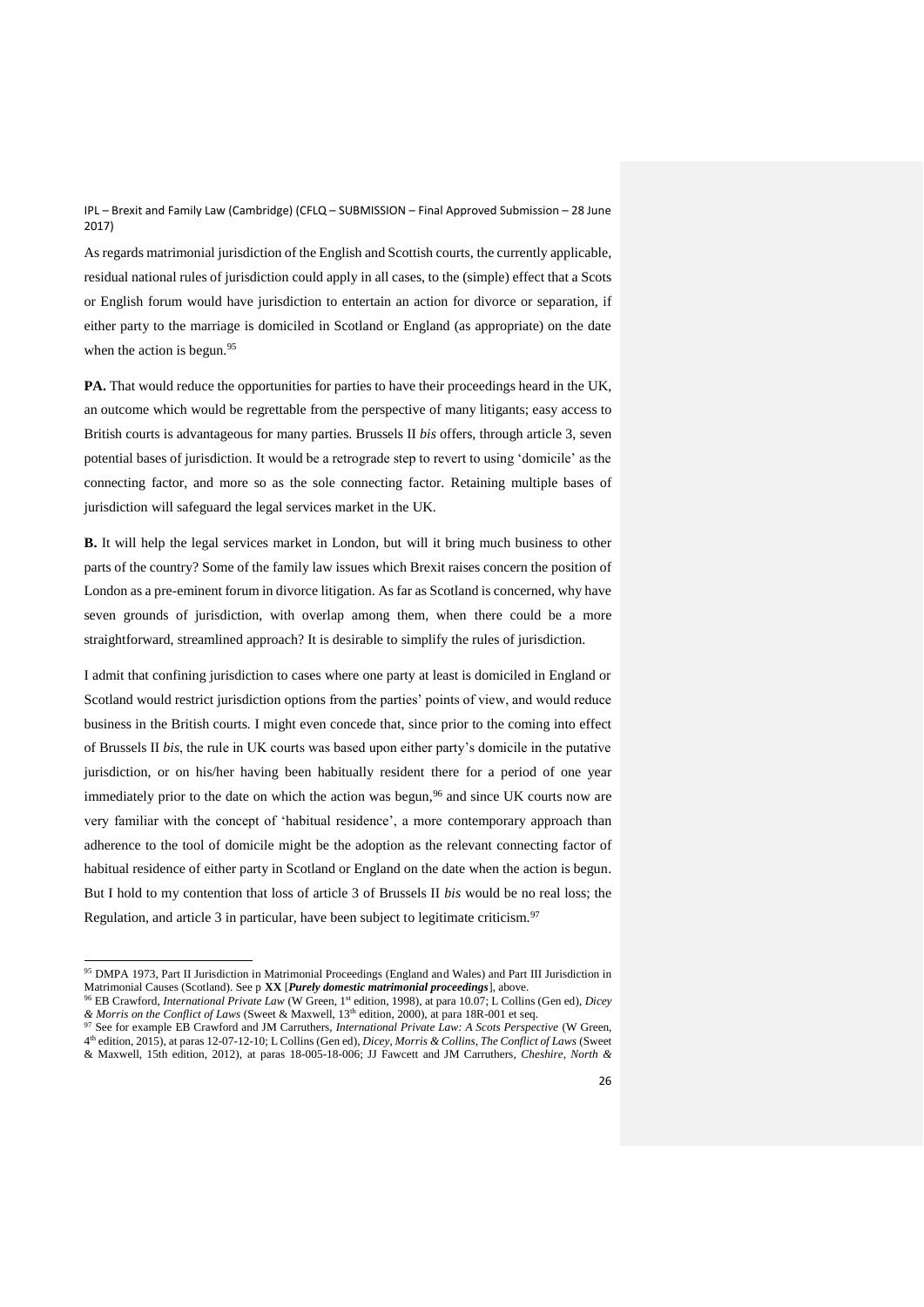Bear in mind the problem of conflicting jurisdiction. As a result of the UK's being subsumed into a civilian-inspired system, British judges have had to become attuned to a system of priority of process,<sup>98</sup> while being uneasy about the impact of such a mechanical rule upon the subtleties of resolving inter-spousal disputes. This is an opportunity to abandon the rule of 'first come, first served', and revert to a system of adjudication in the most appropriate forum.

**PA.** The *lis pendens* rule is straightforward and clear, and easy for parties to understand and judges to apply.

**B.** There is a veneer of clarity, but difficult interpretative issues have arisen.<sup>99</sup> Better by far to apply to the resolution of all cases of conflicting jurisdiction the exercise of judicial discretion in the award of a discretionary stay or sist, in the manner of the House of Lords in *De Dampierre v De Dampierre*, <sup>100</sup> where acceptance of the plea of *forum non conveniens* delivered a fair solution.

**PA.** A fair solution, but only after an expensive and lengthy litigation. One can expect many more cross-border conflicts of jurisdiction than were met with in the 1980s because of the increase in international families and international family break-up. The family court system in England would not be able to cope with the expected increase in volume and complexity of litigation.<sup>101</sup> Another thought is that the national, residual private international law rules of most EU Member States in the matter of conflicting, concurrent matrimonial proceedings will be a *lis pendens* rule not a *forum non conveniens* rule. The UK ought to align with that approach.

**B.** Turning to the recognition of overseas foreign divorces, there is no reason why the UK should not apply, in all cases, the rules currently used in non-EU, cross-border matrimonial proceedings. Recognition of divorces emanating from EU Member State courts, in future,

*Fawcett. Private International Law* (Oxford University Press, 14th ed, 2008), at p 946; and M Ni Shuilleabhain, *Cross-Border Divorce Law Brussels II bis* (Oxford University Press, 2010), ch 1.

<sup>98</sup> Art 19, Brussels II *bis*. <sup>99</sup> See for example *C v S (Divorce: Jurisdiction)* [2010] EWHC 2676 (Fam); *H v W (divorce; jurisdiction)* [2010] All ER (D) 70 (Sep); *S v S (Brussels II Revised: Articles 19(1) and (3): Reference to ECJ)* [2014] EWHC 3613 (Fam); [2015] Fam. Law 130; *Jefferson v O'Connor* [2014] EWCA Civ 38; and *Ville de Bauge v China* [2014] EWHC 3975 (Fam). See EB Crawford and JM Carruthers, *International Private Law: A Scots Perspective* (W.Green, 4th edition, 2015), at para 12-15; L Collins (Gen ed.), *Dicey, Morris & Collins, The Conflict of Laws* (Sweet & Maxwell, 15th edition, 2012), at para 18-273; JJ Fawcett and JM Carruthers, *Cheshire, North & Fawcett.* 

*Private International Law* (Oxford University Press, 14th ed, 2008), at pp 957 – 958.

<sup>&</sup>lt;sup>100</sup> [1988] AC 92.

<sup>101</sup> House of Lords Committee Report, para 136; cf Bar Council Brexit Working Group, *Brexit Papers – Paper Six: Family Law*, paras 8 and 9.